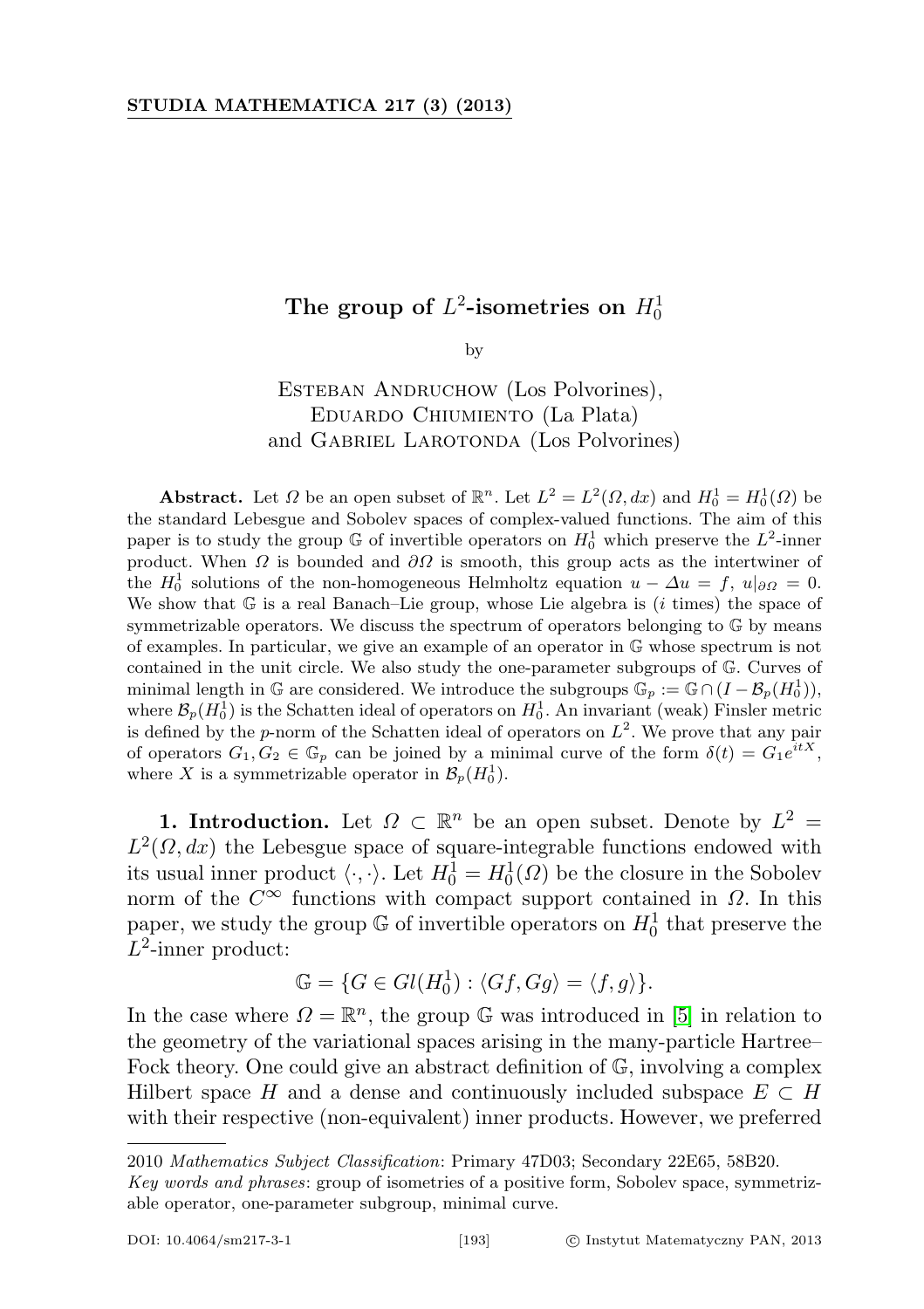this concrete setting given by the inclusion  $H_0^1 \subset L^2$  because we shall deal mainly with examples.

From the definition of the group G, it is clear that the theory of operators on spaces with two norms will play a central role in the study of this group. This theory was independently initiated by M. G. Krein [\[10\]](#page-24-1) and P. D. Lax [\[13\]](#page-24-2). In Section [2](#page-2-0) we recall the results most useful for our purposes.

Our first results on the structure of G are given in Section [3.](#page-3-0) We prove that G is a real Banach–Lie group equipped with the norm of the algebra  $\mathcal{B}(H^1_0)$  of bounded operators, and its Lie algebra  $\varGamma$  can be identified with the real Banach space of operators  $X \in \mathcal{B}(H_0^1)$  such that  $\langle Xf, g \rangle = -\langle f, Xg \rangle$ for any  $f, g \in H_0^1$ . Thus  $i \Gamma$  is a well studied class of operators that naturally arises when one deals with spaces with two norms, which is usually known as the class of *symmetrizable operators*. An alternative description of  $\mathbb{G}$  is given by

$$
\mathbb{G} = \{ G \in Gl(H_0^1) : G^*AG = A \},
$$

where A is the positive operator on  $H_0^1$  satisfying  $[Af, g] = \langle f, g \rangle$  and  $[\cdot, \cdot]$ denotes the inner product on  $H_0^1$ . In fact, when  $\Omega$  is a bounded domain in  $\mathbb{R}^n$  and  $\partial\Omega$  is smooth, the operator A is the solution operator of the Sturm– Liouville equation. On the other hand, note that any operator belonging to  $\mathbb G$  may be extended to a unitary operator on  $L^2$ . This extension procedure induces a norm continuous representation of the group onto  $L^2$ , which does not have a continuous inverse.

In Section [4](#page-10-0) we examine different elementary aspects of G by means of examples. For instance, we show that the norm of an operator in G can be arbitrarily large. In the general setting of operators on spaces with two norms, it is known that there exist symmetrizable operators with non-real spectrum. Nevertheless, the few known examples of this fact do not apply to our concrete situation (see [\[4,](#page-24-3) [6,](#page-24-4) [10\]](#page-24-1)). We present an example of a symmetrizable operator belonging to  $i\Gamma$  with non-real spectrum (Example [4.4\)](#page-13-0). In particular, this implies that the spectrum of an operator in  $\mathbb{G}$  may not be contained in the unit circle. Another interesting problem is to determine if G is an exponential group. It turns out that this depends on the topology of  $\Omega$  (see Proposition [4.8](#page-15-0) and Example [4.9\)](#page-16-0).

In Section [5](#page-17-0) we investigate the one-parameter subgroups of G. We construct a norm continuous unitary representation  $\mathbb{G} \to U(H_0^1), G \mapsto U_G$ , satisfying  $U_G A^{1/2} = A^{1/2} G$ . Then we study the infinitesimal generators associated with this representation.

The results concerning the metric geometry of G are presented in Section [6.](#page-20-0) A natural invariant Finsler metric in G is provided by the usual operator norm of  $\mathcal{B}(L^2)$ . If one measures the length of curves with this met-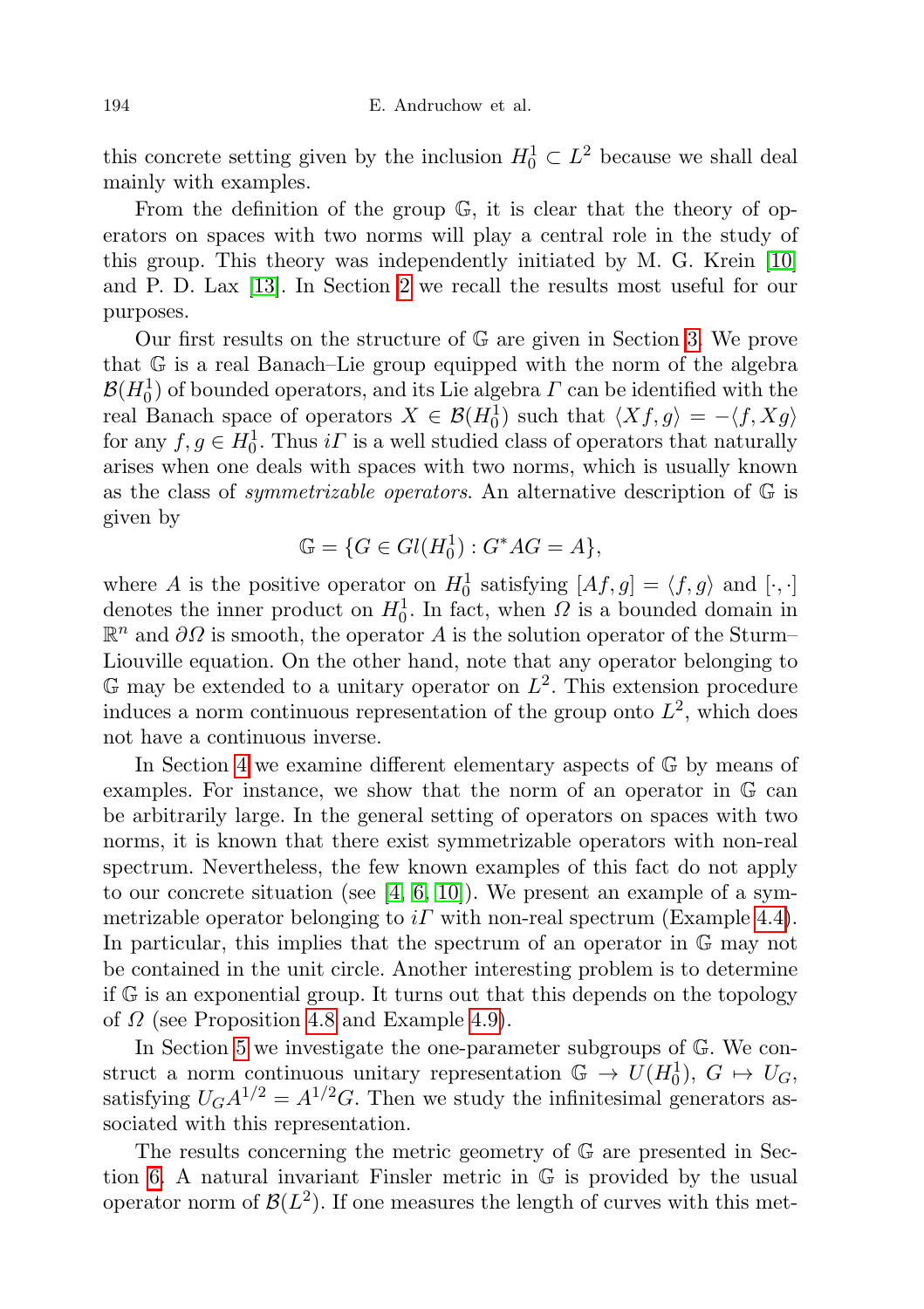ric, G behaves like a unitary group near the identity. Indeed, any operator G in  $\mathbb{G}$  such that  $||G - I|| \leq 1$  can be joined to I by a minimal curve of the form  $\delta(t) = e^{itX}$ , where X is a symmetrizable operator and  $\|\cdot\|$  stands for the operator norm in  $\mathcal{B}(H_0^1)$ . Next we consider the following subgroups:

$$
\mathbb{G}_p = \mathbb{G} \cap (I - \mathcal{B}_p(H_0^1)),
$$

where  $\mathcal{B}_p(H_0^1)$  is the Schatten ideal of operators on  $H_0^1$   $(1 \leq p \leq \infty)$ . Essentially due to the fact that the logarithm of operators in  $\mathbb{G}_p$  is well defined, we are able to extend the aforementioned minimality result to a global result in  $\mathbb{G}_p$ , where the Finsler metric is now the p-norm of the Schatten ideal  $\mathcal{B}_p(L^2)$ (see Theorem [6.3\)](#page-22-0).

We end this introduction by fixing some notation. The Sobolev space  $H_0^1$ is a Hilbert space with the inner product given by

$$
[f,g] = \int_{\Omega} f\bar{g} \, dx + \int_{\Omega} \nabla f \cdot \nabla \bar{g} \, dx.
$$

To avoid confusion among the several norms considered, we denote by  $|\cdot|_1$  $( = [\cdot, \cdot]^{1/2})$  the norm on  $H_0^1$ ,  $|\cdot|_2$   $( = \langle \cdot, \cdot \rangle^{1/2})$  the norm on  $L^2$ ,  $||\cdot||$  the operator norm in  $\mathcal{B}(H_0^1)$ , and by  $\|\cdot\|_{\mathcal{B}(L^2)}$  the operator norm in  $\mathcal{B}(L^2)$ . If a given operator X acts both on  $L^2$  and  $H_0^1$ , we shall denote by  $\sigma_{L^2}(X)$  its spectrum as an operator on  $L^2$ , and by  $\sigma_{H_0^1}(X)$  its spectrum as an operator on  $H_0^1$ .

<span id="page-2-0"></span>2. Background on operators on spaces with two norms. Let  $H$ be a Hilbert space with an inner product  $\langle \cdot, \cdot \rangle$  and the associated norm  $\|\cdot\|$ . Let  $(E, |\cdot|_E)$  be a Banach space. Assume that E is a dense linear subspace of H and suppose that the norms satisfy  $\|\cdot\| \leq C |\cdot|_E$  for some positive constant C. Throughout this article, we are interested in the special case where  $E = H_0^1$  and  $H = L^2$ .

Let  $\mathcal{B}(E)$  (resp.  $\mathcal{B}(H)$ ) denote the algebra of bounded operators on E (resp. H). An operator X in  $\mathcal{B}(E)$  is said to be *symmetrizable* if

$$
\langle Xf, g \rangle = \langle f, Xg \rangle, \quad f, g \in E.
$$

Given an operator  $X \in \mathcal{B}(E)$ , we denote by  $\sigma_E(X)$  the spectrum of X over E. We use the obvious notation  $\sigma_H(X)$  for the spectrum of X over H. In the following theorem we collect the basics results on symmetrizable operators.

<span id="page-2-1"></span>THEOREM 2.1 (M. G. Krein [\[10\]](#page-24-1), P. D. Lax [\[13\]](#page-24-2)). Let X be a symmetrizable operator. The following assertions hold:

- (i)  $X$  is bounded as an operator on  $H$ .
- (ii)  $\sigma_H(X) \subseteq \sigma_E(X)$ .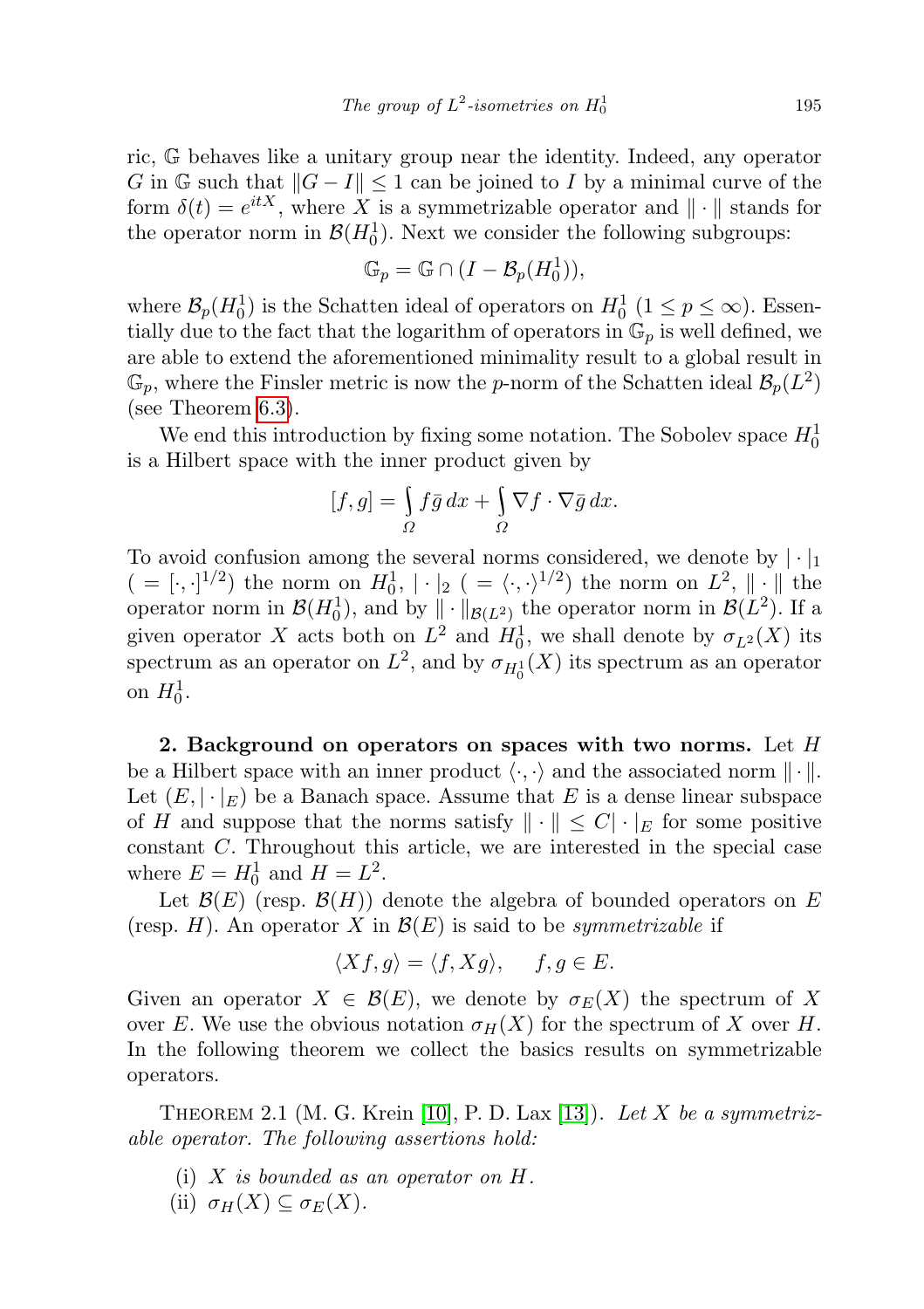- (iii) If  $\lambda$  belongs to the point spectrum of X as an operator on E, then  $\lambda$ belongs to the point spectrum of  $X$  as an operator on  $H$ . Moreover, the eigenspaces ker $(X - \lambda)$  over E and H are the same.
- (iv) If X is a compact operator on  $E$ , then X is a compact operator on H.

Remark 2.2. It is not difficult to see that the two possible norms of a symmetrizable operator X satisfy  $||X||_{\mathcal{B}(H)} \le ||X||_{\mathcal{B}(E)}$ .

A more general approach to study operators on spaces with two norms can be found in [\[8\]](#page-24-5). Since any  $f \in H$  determines a continuous functional  $\langle \cdot, f \rangle$  of the space  $E^*$ , it follows that  $E \subseteq H \subseteq E^*$ . A bounded operator X on E is called *proper* if  $X'(E) \subseteq E$ , where X' is the (Banach) adjoint of X. If X is proper,  $X^+$  denotes the restriction of  $X'$  to E. It can be shown that  $X^+$  is the restriction to E of the adjoint on H.

<span id="page-3-1"></span>THEOREM 2.3 (I. C. Gohberg and M. K. Zambickiı̆ $[8]$ ). Let X be a proper operator. The following assertions hold:

- (i) X is bounded as an operator on H.
- (ii)  $\sigma_H(X) \subseteq \sigma_E(X) \cup \overline{\sigma_E(X^+)}$ , where the bar indicates complex conjugation.
- (iii) If X is a compact operator on E, then it is compact on H. Moreover,  $\sigma_H(X) = \sigma_E(X)$  and the eigenspaces of X in E and H corresponding to each non-zero eigenvalue coincide.

If E is also a Hilbert space with an inner product denoted by  $[\cdot, \cdot]$ , it follows that there is a positive operator A on E such that  $[Af, g] = \langle f, g \rangle$ . Thus X is symmetrizable if and only if  $AX = X^*A$ , where the adjoint is taken with respect to E. The following result will be useful.

<span id="page-3-2"></span>THEOREM 2.4 (J. Dieudonné [\[6\]](#page-24-4)). Let A be a positive operator on a Hilbert space E. Let X be a bounded operator on E such  $AX = X^*A$ . Then there is a unique self-adjoint operator Y on E such that  $A^{1/2}X = YA^{1/2}$ .

<span id="page-3-0"></span>3. Basic facts on G. From the definition of the group, it follows that any operator in  $\mathbb G$  extends to an isometry of  $L^2$ , which has a dense subset in its range, namely  $H_0^1$ . Hence, operators belonging to  $\mathbb G$  extend to unitary operators onto  $L^2$ . Thus one can describe G alternatively as

$$
\mathbb{G} = \{ G = U|_{H_0^1} : U \in U(L^2) \text{ and } U(H_0^1) = H_0^1 \}.
$$

Moreover, there is a third algebraic characterization of G. Note that the sesquilinear form  $\langle \cdot, \cdot \rangle$  is bounded and positive definite in  $H_0^1$ , thus there exists a positive operator  $A \in \mathcal{B}(H_0^1)$  such that

$$
\langle f, g \rangle = [Af, g] = [f, Ag].
$$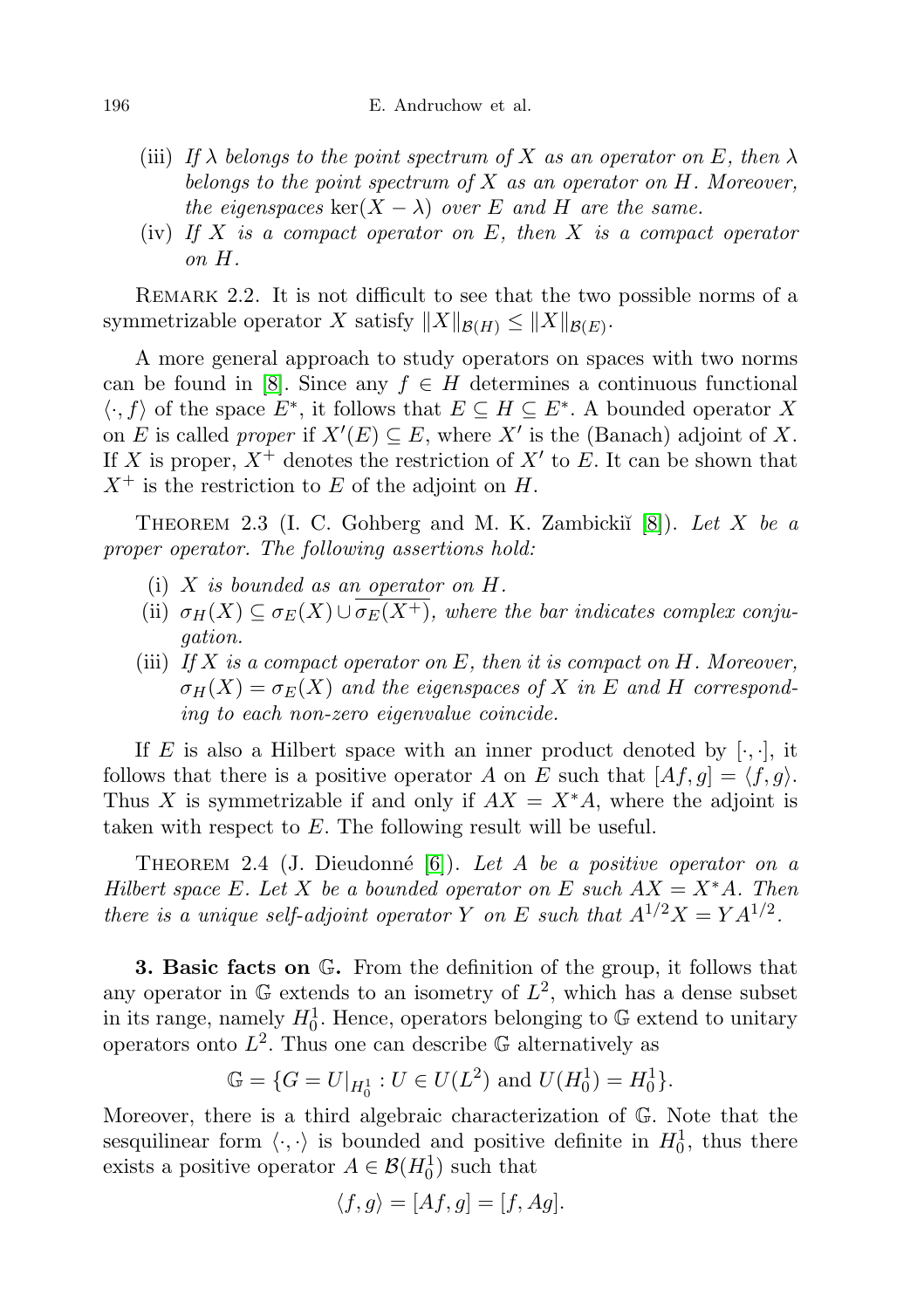Therefore, a straightforward computation shows that

(3.1) 
$$
\mathbb{G} = \{ G \in Gl(H_0^1) : G^*AG = A \}.
$$

From this characterization it becomes apparent that  $\mathbb G$  is a closed subgroup of  $Gl(H_0^1)$ . We shall see in Section [3.1](#page-5-0) that it is a Banach–Lie group, and a submanifold of  $\mathcal{B}(H_0^1)$ . Its Lie algebra is

$$
\Gamma = \{ X \in \mathcal{B}(H_0^1) : X^*A + AX = 0 \}.
$$

Note that  $X \in \Gamma$  if

$$
\langle Xf, g \rangle = [AXf, g] = -[X^*Af, g] = -[Af, Xg] = -\langle f, Xg \rangle,
$$

i.e. if X is antihermitian for the  $L^2$ -inner product. Therefore one has the following spatial characterization of Γ:

$$
\Gamma = \{ X = Z|_{H_0^1} : Z \in \mathcal{B}(L^2), Z^* = -Z, Z(H_0^1) \subset H_0^1 \}.
$$

In fact, if  $X = Z|_{H_0^1}$  as above, then the operator  $X : H_0^1 \to H_0^1$  satisfies  $\langle Xf, g \rangle = -\langle f, Xg \rangle$  for  $f, g \in H_0^1$ , and so is bounded in  $H_0^1$  by the uniform boundedness principle. Conversely, if  $X \in \mathcal{B}(H_0^1)$  satisfies  $\langle Xf, g \rangle = -\langle f, Xg \rangle$ , then  $iX$  lies in  $\mathcal{B}(H_0^1)$  and it is symmetric for the  $L^2$ -inner product. It follows by Theorem [2.1](#page-2-1) that  $iX$  extends to a bounded self-adjoint operator on  $L^2$ .

In order to understand G, it will be useful to provide some examples of elements in G. As is standard notation, if  $f, g \in H_0^{\overline{1}}$ , denote by  $f \otimes g$  the rank one operator in  $\mathcal{B}(H_0^1)$  given by  $f \otimes g(h) = [h, g]f$ . Clearly,  $(f \otimes g)^* = g \otimes f$ ,  $|| f \otimes g || = |f|_1 |g|_1$ , and if  $B, C \in \mathcal{B}(H_0^1)$ ,  $B(f \otimes g)C = Bf \otimes C^*g$ .

<span id="page-4-0"></span>Example 3.1. (1) A straightforward verification shows that a unitary operator U on  $H_0^1$  which commutes with A, belongs to G. Conversely, if a unitary operator on  $H_0^1$  belongs to  $\mathbb{G}$ , then it commutes with A.

(2) Let  $f \in H_0^1$  be such that  $|f|_2 = 1$ . Then  $f \otimes Af$  is a rank one idempotent:

 $(f \otimes Af)^2 = (f \otimes Af(f)) \otimes Af = ([f, Af]f) \otimes Af = \langle f, f \rangle f \otimes Af = f \otimes Af.$ Note that  $f \otimes Af$  extends to an orthogonal projection on  $L^2$ ,  $if \otimes Af \in I$ and

$$
e^{if\otimes Af} = e^if \otimes Af + (1 - f \otimes Af) \in \mathbb{G}.
$$

By the above remarks,  $f \otimes Af$  is an orthogonal projection on  $H_0^1$  if and only if  $f$  is an eigenvector of  $A$ .

(3) Let S be a finite-dimensional subspace of  $H_0^1$ , and let  $f_1, \ldots, f_k$  a basis of S which is orthonormal for the  $L^2$ -inner product  $\langle \cdot, \cdot \rangle$ . Then there exists a closed subspace  $\mathcal{T}$  of  $H_0^1$  such that  $\mathcal{S} + \mathcal{T} = H_0^1$ , and  $\mathcal{S}, \mathcal{T}$  are orthogonal for  $\langle \cdot, \cdot \rangle$ . Indeed, let

$$
E=\sum_{j=1}^k f_j\otimes Af_j\in \mathcal{B}(H_0^1).
$$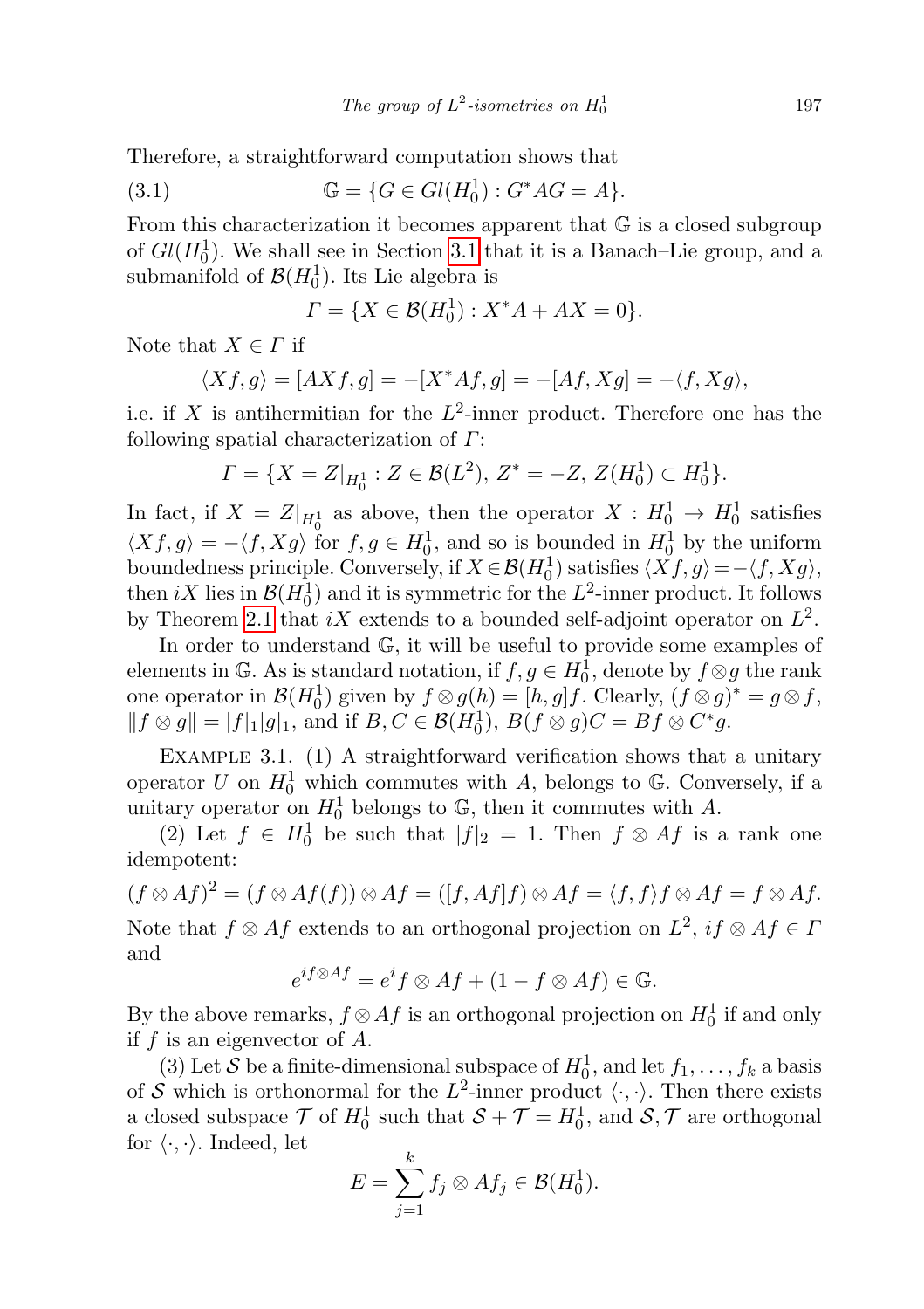Note that  $E(f) = \sum_{j=i}^{k} \langle f, f_j \rangle f_j$ , i.e. E is the  $L^2$ -orthogonal projection onto S. Then  $\mathcal{T} = \ker(E)$ . Let  $U_0$  be an operator in  $\mathcal{B}(\mathcal{S})$ , which is isometric for the  $L^2$ -norm  $|\cdot|_2$ , and put

$$
G: H_0^1 \to H_0^1
$$
,  $G|_{\mathcal{S}} = U_0$  and  $G|_{\mathcal{T}} = 1_{\mathcal{T}}$ .

Then it is easy to check that  $G \in \mathbb{G}$ .

The former two examples consist of operators which are of the form 1 + compact (in fact finite rank). Let us show two examples which are not of this form: multiplication and composition operators.

(4) Let  $H^{1,\infty}(\Omega)$  be the space of complex-valued functions in  $L^{\infty}(\Omega)$  such that their first partial derivatives in the distributional sense also belong to  $L^{\infty}(\Omega)$ . Pick  $\theta \in H^{1,\infty}(\Omega)$  satisfying  $|\theta(x)| = 1$ , and consider  $M_{\theta}$  defined by

$$
M_{\theta}f(x) = \theta(x)f(x), \quad x \in \Omega.
$$

Then  $M_{\theta}$  is a linear operator which acts both in  $L^2$  and  $H_0^1$ . It is a unitary operator in  $L^2$ , and preserves  $H_0^1$ ; clearly  $M_\theta(H_0^1) \subset H_0^1$ , and  $(M_\theta)^{-1}(H_0^1) =$  $M_{\bar{\theta}}(H_0^1) \subset H_0^1$ , i.e.  $M_{\theta}(H_0^1) = H_0^1$ . It follows that  $M_{\theta} \in \mathbb{G}$ .

(5) Let  $\psi : \Omega \to \Omega$  be a volume-preserving  $C^1$  diffeomorphism such that the partial derivatives  $\psi_{x_j}^i$  and  $(\psi^{-1})_{x_j}^i$ ,  $i, j = 1, ..., n$ , are bounded on  $\Omega$ . It is not difficult to show that the operator  $U_{\psi}: H_0^1 \to H_0^1$ ,  $U_{\psi}(f) = f \circ \psi$ , is an isomorphism (see e.g. [\[18,](#page-24-6) Proposition 2.47]). Moreover, it also satisfies

$$
\int_{\Omega} |U_{\psi}(f)|^2 dx = \int_{\Omega} |f \circ \psi|^2 dx = \int_{\Omega} |f|^2 |\det(D\psi^{-1})| dx = \int_{\Omega} |f|^2 dx,
$$

where we have used that  $|\text{det}(D\psi^{-1})| \equiv 1$ . This shows that  $U_{\psi} \in \mathbb{G}$ .

<span id="page-5-0"></span>**3.1. Smooth structure.** Now we prove the preceding statement about the Lie algebra of  $\mathbb{G}$ , defined as the set of velocity vectors  $\dot{\alpha}(0)$  of smooth curves  $\alpha$  in  $\mathcal{B}(H_0^1)$  which satisfy  $\alpha(t) \in \mathbb{G}$  and  $\alpha(0) = 1$ .

LEMMA 3.2. The Lie algebra of  $\mathbb G$  is  $\Gamma$ .

Proof. In order to prove this assertion it suffices to show that

$$
\Gamma = \{ Y \in \mathcal{B}(H_0^1) : e^{tY} \in \mathbb{G} \text{ for all } t \in \mathbb{R} \}.
$$

If  $X \in \Gamma$ ,  $(X^*)^k A = (-1)^k A X^k$ . Then  $(e^{tX})^* A = e^{tX^*} A = Ae^{-tX}$  $A(e^{tX})^{-1}$ , i.e.  $e^{tX} \in \mathbb{G}$ . Conversely, if  $e^{tY} \in \mathbb{G}$  for all t, we may differentiate the identity  $e^{tY^*} A = Ae^{-tY}$  at  $t = 0$ , to obtain  $Y^* A = -AY$ .

<span id="page-5-1"></span>LEMMA 3.3. Let  $G \in \mathbb{G}$ . The following assertions hold:

- (i) Let  $\mathcal L$  be a half-line in the complex plane, from 0 to infinity. If  $\sigma_{H_0^1}(G) \cap \mathcal{L} = \emptyset$ , then there exists  $X \in \Gamma$  such that  $e^X = G$ .
- (ii) If  $||G 1|| \leq 1$ , then there exists  $X \in \Gamma$  such that  $e^X = G$ .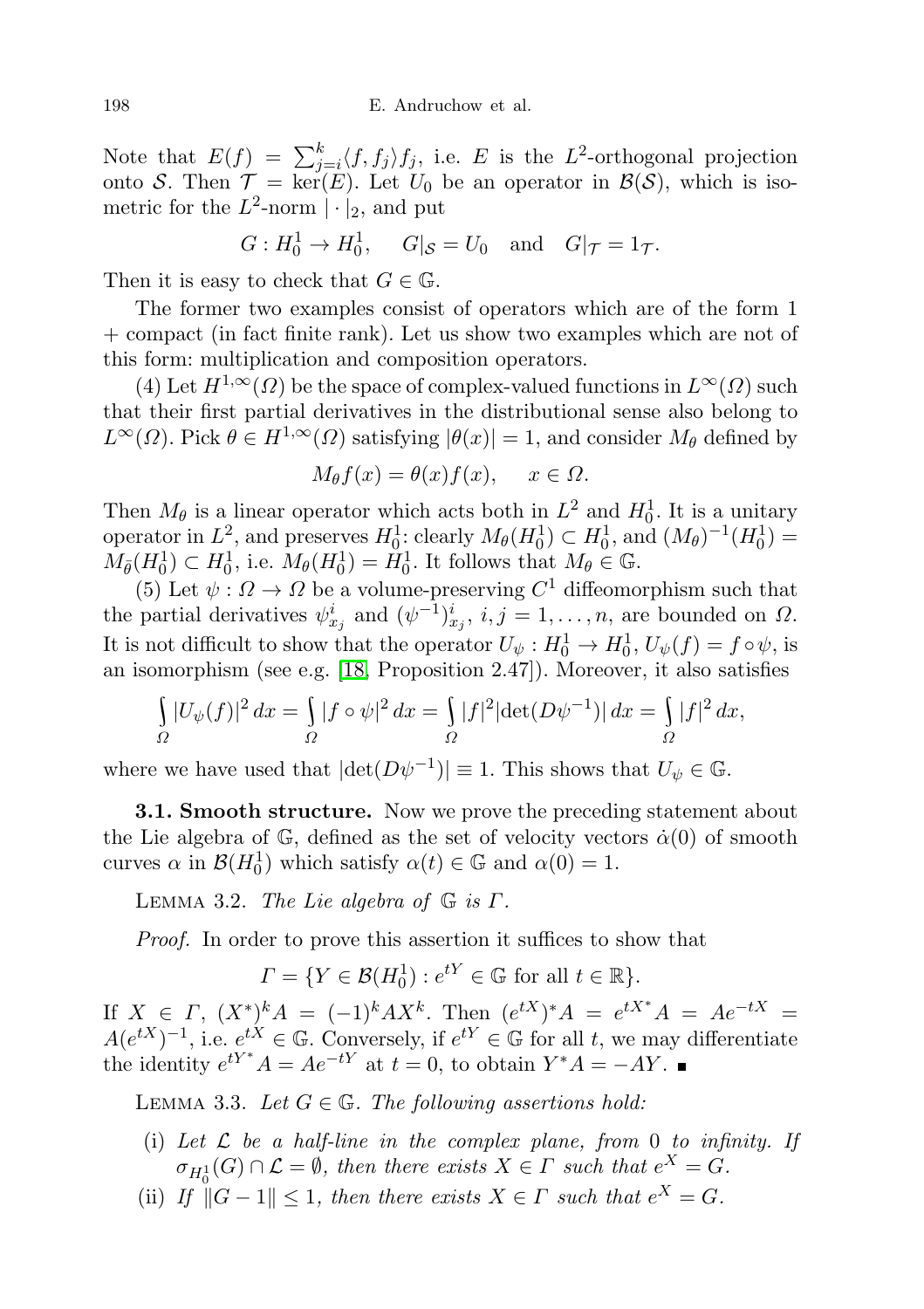*Proof.* (i) We first note that one can consider  $e^{i\theta}$ G in place of G, where  $\theta$  is a suitable angle, to reduce the proof to the case where  $\mathcal L$  is the negative real axis. Thus we will assume that  $\mathcal L$  is the negative real axis.

Since  $0 \notin \sigma_{H_0^1}(G)$  and  $0 \notin \sigma_{H_0^1}(G^{-1})$ , it is possible to find a simple closed curve  $\gamma$  which does not intersect  $\mathcal L$  and contains  $\sigma_{H_0^1}(G)$  and  $\sigma_{H_0^1}(G^{-1})$  in its interior. In addition, we can choose  $\gamma$  satisfying  $\overline{\gamma} = \gamma$ . From the assumption  $\sigma_{H_0^1}(G) \cap \mathcal{L} = \emptyset$ , it follows that there is a well defined branch of the logarithm, and  $X = \log(G)$  can be defined using the Riesz functional calculus. If  $\gamma$  is counterclockwise oriented, then

$$
X^*A = -\frac{1}{2\pi i} \int_{\gamma} \overline{\log(z)} (G^* - \overline{z})^{-1} A \, dz = -\frac{1}{2\pi i} \int_{\gamma} \log(\overline{z}) A (G^{-1} - \overline{z})^{-1} \, dz
$$
  
=  $\frac{1}{2\pi i} \int_{\overline{\gamma}} \log(z) A (G^{-1} - z)^{-1} \, dz = A \log(G^{-1}) = -AX.$ 

Hence  $X \in \Gamma$ , and the proof is complete.

(ii) Under the assumption  $||G - 1|| \leq 1$ ,  $\sigma_{H_0^1}(G)$  does not intersect the negative real axis (note that  $0 \notin \sigma_{H_0^1}(G)$ ). Then the result can be deduced from (i).  $\blacksquare$ 

This lemma allows us to exhibit local charts for G, modeled on Γ:

**PROPOSITION** 3.4. The group  $G$  is a real Banach–Lie group endowed with the norm topology of  $\mathcal{B}(H_0^1)$ .

*Proof.* Let us consider the open subsets  $\mathcal{U} = \{X \in \mathcal{B}(H_0^1) : \sigma_{H_0^1}(X) \subseteq$  $\mathbb{R} + i(-\pi, \pi)$  and  $\mathcal{W} = \{ G \in Gl(H_0^1) : \arg(z) \in (-\pi, \pi), \forall z \in \sigma_{H_0^1}(G) \}.$ The exponential map of  $Gl(H_0^1)$ , i.e.

$$
\exp: \mathcal{U} \to \mathcal{W}, \quad \exp(X) = \sum_{i=0}^{\infty} \frac{X^n}{n!},
$$

is a real analytic bijection (see [\[19,](#page-24-7) Lemma 2.11]). According to Lemma [3.3\(](#page-5-1)i), it follows that  $\exp(\mathcal{U} \cap \mathbb{G}) = \mathcal{W} \cap \Gamma$ . Then a standard translation procedure can be used to cover G. The smoothness of the group operations follows from that of the group operations in  $Gl(H_0^1)$ .

REMARK 3.5. In the case where  $\Omega = \mathbb{R}^n$ , it was shown in [\[5\]](#page-24-0) that G is an algebraic subgroup of  $Gl(H_0^1)$ . Hence the Banach–Lie structure of G followed from a general result on algebraic subgroups (see [\[9,](#page-24-8) Theorem 1]). It is noteworthy that  $\mathbb G$  is an algebraic subgroup of  $Gl(H_0^1)$  for any open set  $\Omega$ , and thus by the same result on algebraic subgroups, we have another proof of the smooth structure of G.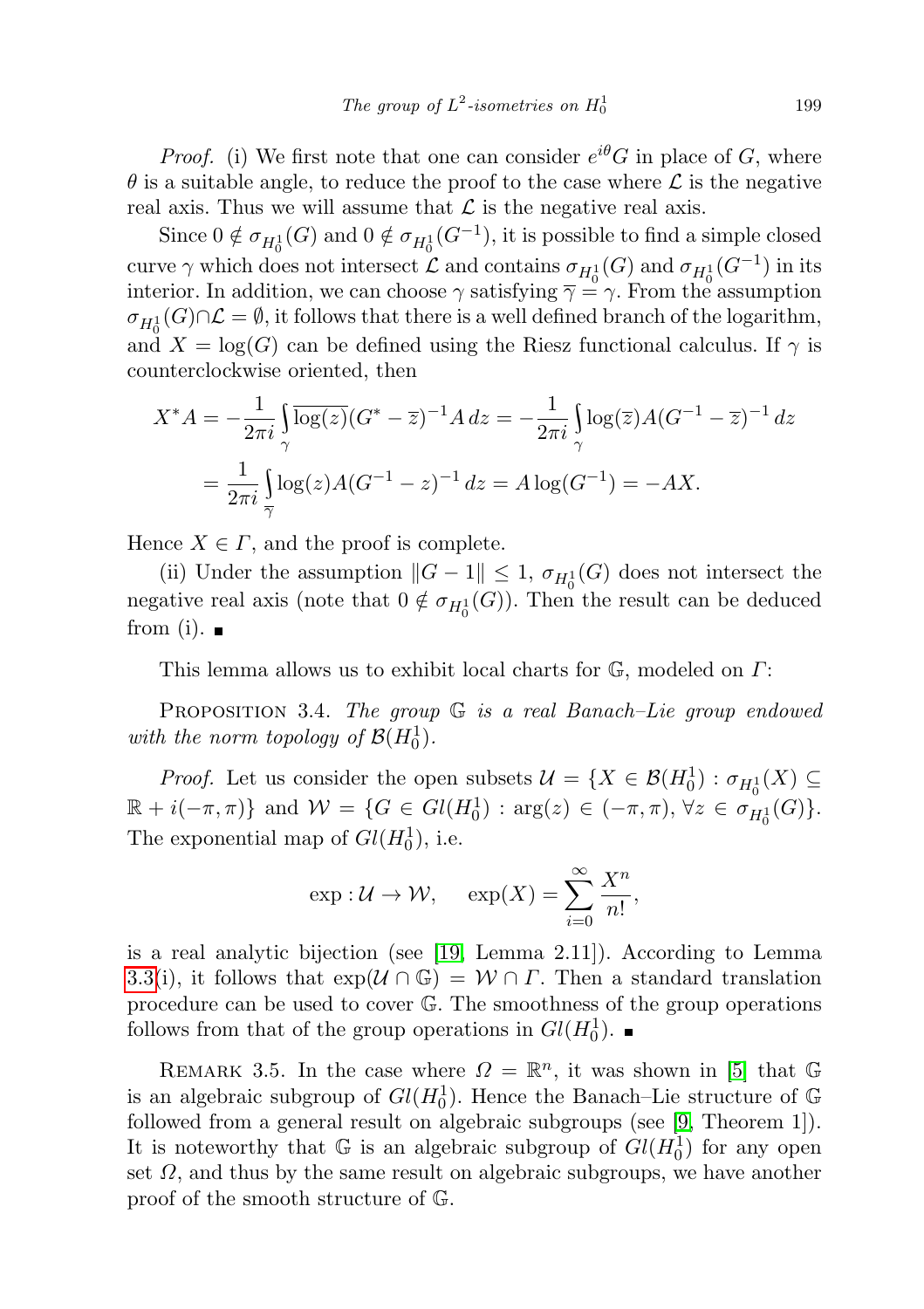**3.2.** The relationship to the equation  $u - \Delta u = h$ . In this section we assume that  $\Omega$  is bounded and  $\partial\Omega$  is smooth. Let  $f, g : \Omega \to \mathbb{C}$  be  $C^{\infty}$  functions with compact support contained in  $\Omega$ . They can be smoothly extended to  $\mathbb{R}^n$  by setting them equal to zero on the complement of  $\Omega$ . Then

$$
\langle f, g \rangle = [Af, g] = \langle Af, g \rangle + \int_{\Omega} \nabla Af(x) \cdot \nabla \overline{g}(x) dx,
$$

and by Green's formula,

<span id="page-7-0"></span>
$$
\langle f, g \rangle = \langle f, Ag \rangle - \int_{\Omega} Af \Delta \bar{g} \, dx = \langle f, A(g - \Delta g) \rangle.
$$

Since this holds for any smooth function f, it follows that  $A(g - \Delta g) = g$ . Thus, if we set  $h = g - \Delta g$ , then  $Ah = g$ . In other words, if g is the unique solution of the non-homogeneous Helmholtz equation

(3.2) 
$$
\begin{cases} u - \Delta u = h, \\ u|_{\partial \Omega} = 0, \end{cases}
$$

then  $Ah = g$ . If  $h \in H_0^1$ , then  $Ah = u_h$  is the weak solution of [\(3.2\)](#page-7-0). That is,  $1 - \Delta$  is the unbounded right inverse of A in  $H_0^2$ , or equivalently, A is the solution operator of equation [\(3.2\)](#page-7-0). These facts are certainly well known (see e.g. [\[18\]](#page-24-6)). Moreover, if  $\Omega$  is bounded and  $\partial\Omega$  is smooth, then A is compact. If  $G \in \mathbb{G}$ , the equality  $G^*AG = A$  can be interpreted as follows:  $G^*u_{Gh} = u_h$ , or putting  $h = G^{-1}f$ ,

$$
G^*u_f = u_{G^{-1}f},
$$

which means that  $G$  intertwines solutions of  $(3.2)$ .

Example 3.6. One simple example in which A can be explicitly computed occurs when  $\Omega = (0, 1)$ . Let us compute its eigenvalues:  $u_h = Ah = \lambda h$ implies that  $u_h - u_h'' = (1/\lambda)u_h$ , i.e.

$$
\begin{cases} u''_h + (1/\lambda - 1)u_h = 0, \\ u_h(0) = u_h(1) = 0. \end{cases}
$$

Then,  $\lambda = (k^2 \pi^2 + 1)^{-1}$  with eigenfunction sin( $k \pi x$ ). If we normalize these eigenfunctions in  $H_0^1$ , we get

$$
s_k(x) = \frac{\sqrt{2}}{\sqrt{k^2 \pi^2 + 1}} \sin(k\pi x)
$$
 and  $A = \sum_{k=1}^{\infty} \frac{1}{k^2 \pi^2 + 1} s_k \otimes s_k$ .

EXAMPLE 3.7. Let  $\Omega \subset \mathbb{R}^2$  denote the open disk  $x^2 + y^2 < 1$ . In this example, the eigenvalues and eigenfunctions of the Laplacian can be expressed in terms of the Bessel functions  $J_m$   $(m \geq 0)$ , which are defined by

$$
J_m(s) = \left(\frac{s}{2}\right)^m \sum_{p=0}^{\infty} \frac{(-1)^p}{\Gamma(p+1)\Gamma(m+p+1)} \left(\frac{s}{2}\right)^{2p},
$$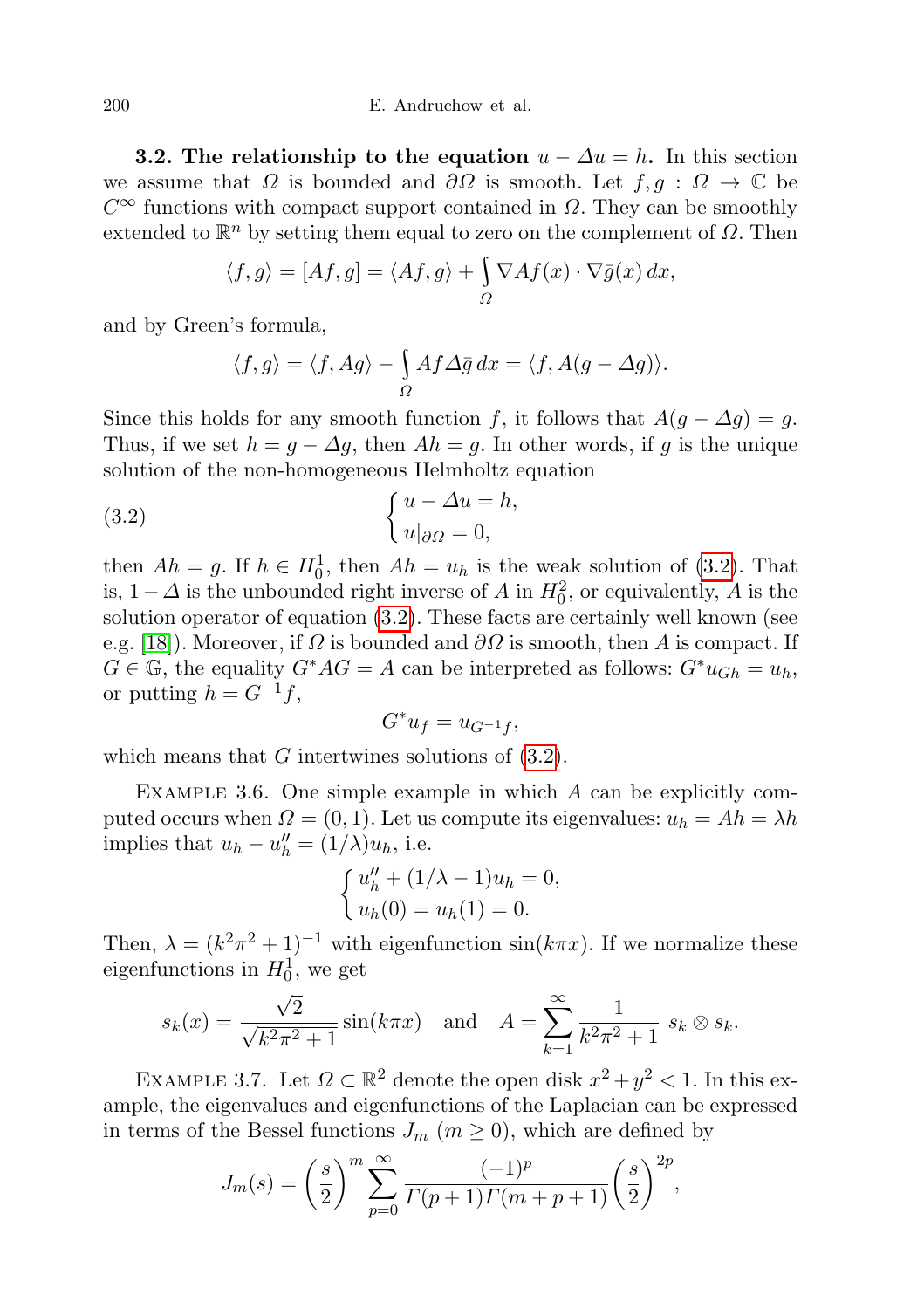where  $\Gamma$  stands for the Euler Gamma function. We refer the reader to [\[18,](#page-24-6) Example 34.2] for a detailed solution of the homogeneous Helmholtz equation in this example. It can be shown that the eigenvalues of the Laplace operator are given by  $\lambda = z_{m,j}^2$  for  $m = 0, 1, \ldots$  and  $j = 1, 2, \ldots$ , where the  $z_{m,j}$  are the positive zeros of  $\tilde{J}_m$ . It is convenient to express the corresponding eigenfunctions in polar coordinates:

$$
e_{m,j}(r,\theta) = \begin{cases} J_m(z_{m,j}r)e^{im\theta} & \text{if } m > 0, \\ J_0(z_{0,j}r) & \text{if } m = 0, \\ J_{-m}(z_{-m,j}r)e^{im\theta} & \text{if } m < 0. \end{cases}
$$

According to formulas  $(5.14.6)$  and  $(5.14.9)$  in [\[14\]](#page-24-9),

$$
\int_{0}^{1} r J_{m}(z_{m,j}r) J_{m}(z_{m,k}r) dr = \begin{cases} 0 & \text{if } \neq k, \\ \frac{1}{2} J_{m+1}^{2}(z_{m,j}) & \text{if } j = k. \end{cases}
$$

It follows that

$$
|e_{m,j}|_2 = \sqrt{\pi} |J_{m+1}(z_{m,j})|.
$$

Hence, the solution operator is given by

$$
A = \sum_{m=-\infty}^{\infty} \sum_{j=1}^{\infty} \frac{1}{1 + z_{m,j}^2} s_{m,j} \otimes s_{m,j},
$$
  
where the eigenfunctions  $s_{m,j} = \frac{\sqrt{1 + z_{m,j}^2}}{\sqrt{\pi} |J_{m+1}(z_{m,j})|} e_{m,j}$  are normalized in  $H_0^1$ .

EXAMPLE 3.8. In the case  $\Omega = \mathbb{R}^n$ , A can be explicitly computed. It is well known that  $H_0^1(\mathbb{R}^n) = H^1(\mathbb{R}^n)$  (see e.g. [\[18,](#page-24-6) Proposition 24.9]), where the latter is the space of functions in  $L^2(\mathbb{R}^n)$  with first partial (distributional) derivatives also belonging to  $L^2(\mathbb{R}^n)$ . A function f is in  $H^1(\mathbb{R}^n)$  if and only if  $(1+|\xi|^2)^{1/2} \hat{f}(\xi) \in L^2(\mathbb{R}^n)$ , where  $\hat{f}$  denotes the Fourier transform of  $f$ , and the inner product is given by

$$
[f,g] = \int_{\mathbb{R}^n} (1+|\xi|^2) \widehat{f}(\xi) \overline{\widehat{g}(\xi)} d\xi.
$$

Therefore, the solution operator is given by

$$
\widehat{Af}(\xi) = \frac{1}{1+|\xi|^2} \widehat{f}(\xi).
$$

**3.3. The extension map.** As stated in the introduction, we may identify  $\mathbb G$  with the subgroup of the unitary group  $U(L^2)$  given by

<span id="page-8-0"></span>
$$
\mathcal{U}_{H_0^1}(L^2) := \{ W \in U(L^2) : W(H_0^1) = H_0^1 \}.
$$

In fact, the map

(3.3) 
$$
\mathbb{G} \to \mathcal{U}_{H_0^1}(L^2), \quad G \mapsto \bar{G},
$$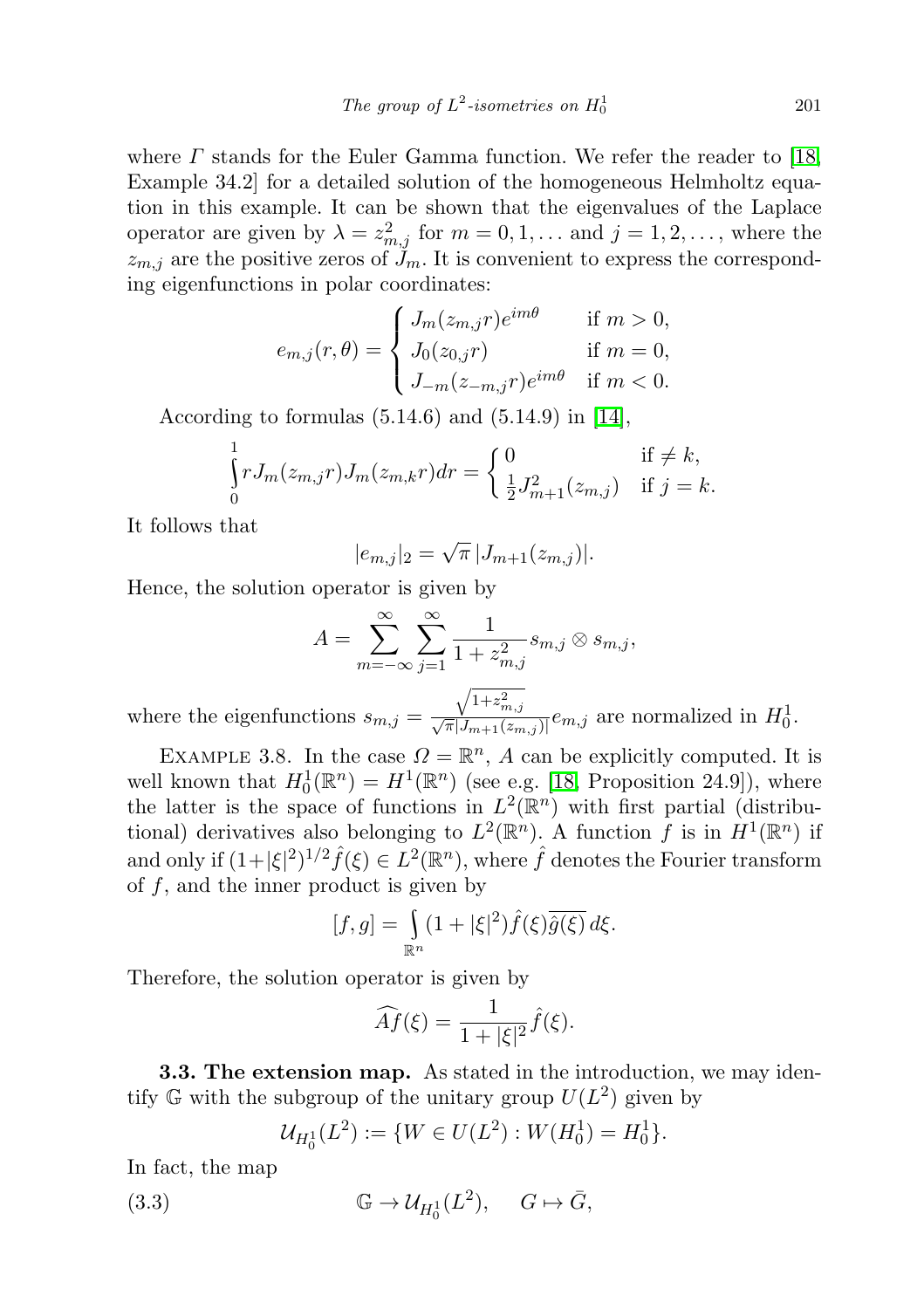is a bijection, where  $\bar{G}$  denotes the unique unitary operator acting on  $L^2$ which extends the operator  $G \in \mathbb{G}$ . In what follows, we will endow  $\mathcal{U}_{H_0^1}(L^2)$ with the operator norm topology of  $\mathcal{B}(L^2)$ , while G will be considered with the operator norm topology of  $\mathcal{B}(H_0^1)$ .

<span id="page-9-0"></span>PROPOSITION 3.9. Let  $G_1, G_2 \in \mathbb{G}$ . Then

$$
\|\bar{G}_1 - \bar{G}_2\|_{\mathcal{B}(L^2)} \le \max\{\|G_1^{-1}\|, \|G_2^{-1}\|\}\|G_1 - G_2\|.
$$

In particular, the map in [\(3](#page-8-0).3) is continuous. Its inverse is not continuous.

Proof. Note that operators in G are proper (see Section [2\)](#page-2-0). In particular,  $G^+ = G^{-1}$  for any  $G \in \mathbb{G}$ . Denote by  $r_{H_0^1}(X)$  and  $r_{L^2}(Y)$ , respectively, the spectral radius of  $X \in \mathcal{B}(H_0^1)$  and  $Y \in \mathcal{B}(L^2)$ . Then

$$
\begin{aligned} \|\bar{G}_1 - \bar{G}_2\|_{\mathcal{B}(L^2)} &= \|1 - \bar{G}_1^{-1}\bar{G}_2\|_{\mathcal{B}(L^2)} \\ &= r_{L^2}(1 - \bar{G}_1^{-1}\bar{G}_2) \quad \text{(since } 1 - \bar{G}_1^{-1}\bar{G}_2 \text{ is normal)} \\ &\leq \max\{r_{H^1}(1 - G_1^{-1}G_2), r_{H^1}((1 - G_1^{-1}G_2)^+)\} \\ &= \max\{r_{H^1}(1 - G_1^{-1}G_2), r_{H^1}(1 - G_2^{-1}G_1)\} \\ &\leq \max\{\|1 - G_1^{-1}G_2\|, \|1 - G_2^{-1}G_1\|\} \\ &\leq \max\{\|G_1^{-1}\|, \|G_2^{-1}\|\}\|G_1 - G_2\|, \end{aligned}
$$

where in the first inequality we used Theorem [2.3.](#page-3-1) Combining the preceding inequality with the continuity of the inversion map on G shows that the map in [\(3.3\)](#page-8-0) is continuous.

Now we are going to prove that the inverse of the extension map is not continuous for any open subset  $\Omega$  of  $\mathbb{R}^n$ . Let  $x \in \Omega$  and  $C := (a_1, b_1) \times$  $\cdots \times (a_n, b_n) \subset \Omega$  be a neighborhood of x. Consider the following sequence of smooth functions:

$$
\theta_n
$$
:  $\Omega \to \mathbb{C}$ ,  $\theta_n(x_1,\ldots,x_n) = e^{i\frac{\sin(nx_1)}{n}}$ .

Then, as remarked in Example [3.1\(](#page-4-0)4), the multiplication operators  $M_{\theta_n}$ belong to G. Given any  $f \in L^2$  such that  $|f|_2 = 1$ , note that

$$
|M_{\theta_n}(f) - f|_2^2 = \int_{\Omega} |e^{i\frac{\sin(nx_1)}{n}} - 1|^2 |f(x)|^2 dx
$$
  
=  $2 \int_{\Omega} \left(1 - \cos\left(\frac{\sin(nx_1)}{n}\right)\right) |f(x)|^2 dx$   
 $\leq 2 \left\|1 - \cos\left(\frac{\sin(nx_1)}{n}\right)\right\|_{\infty} \to 0.$ 

Thus,  $||M_{\theta_n} - I||_{\mathcal{B}(L^2)} \to 0$ . On the other hand, let f be a  $C^{\infty}$  function with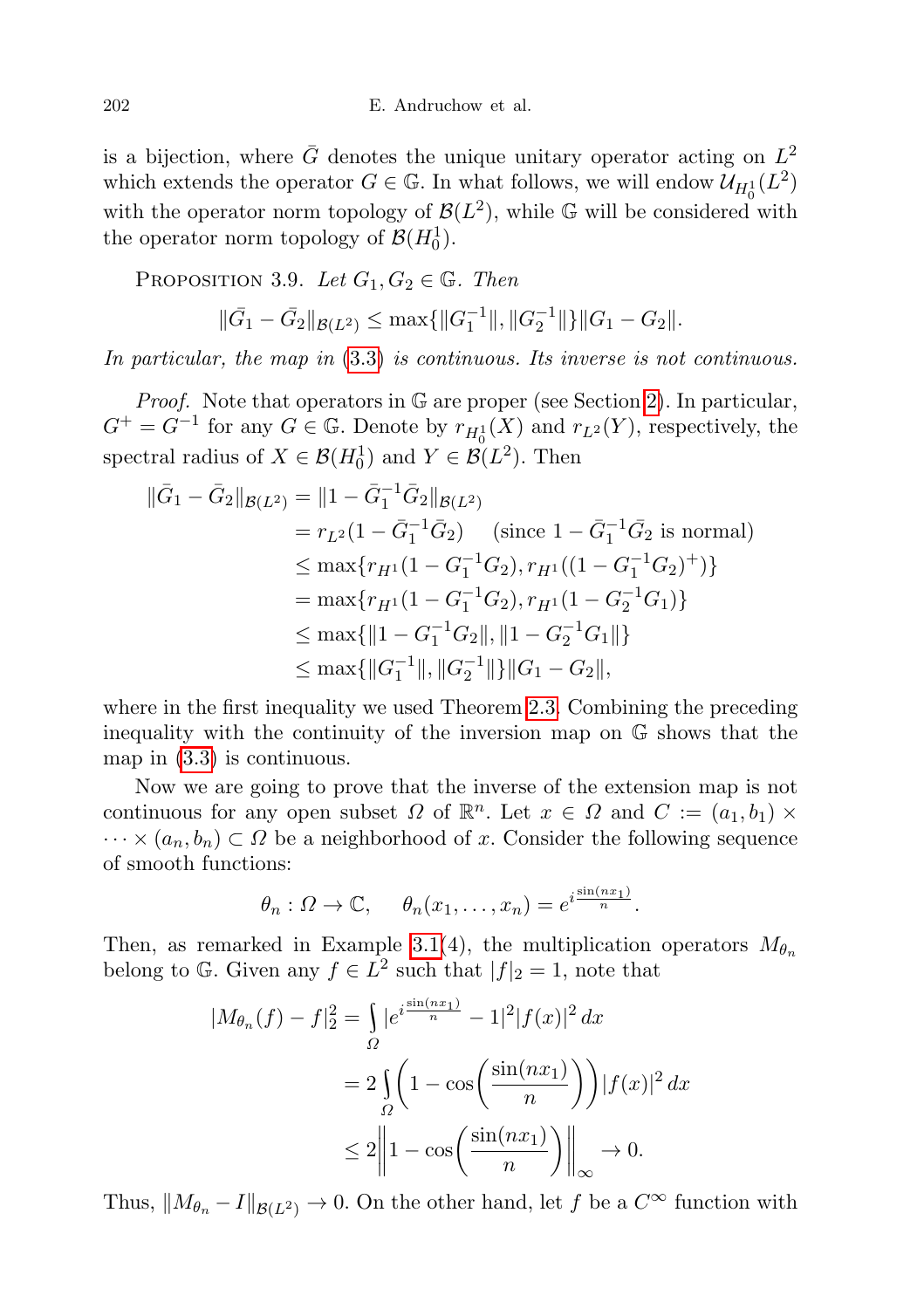compact support such that  $f(x) \equiv 1$  for  $x \in C$ . We have

$$
|M_{\theta_n}(f) - f|_1^2 \ge \int_C \nabla \theta_n f \cdot \nabla \bar{\theta}_n \bar{f} \, dx = \int_C \cos^2(nx_1) \, dx
$$
  
=  $(b_2 - a_2) \dots (b_n - a_n) \left( \frac{1}{2n} \cos(nx_1) \sin(nx_1) + \frac{x_1}{2} \Big|_{a_1}^{b_1} \right)$   
 $\to \frac{1}{2} (b_1 - a_1) (b_2 - a_2) \dots (b_n - a_n) > 0,$ 

so that  $||M_{\theta_n} - I|| \to 0$ , and this shows that the inverse of the extension map is not continuous.

<span id="page-10-0"></span>4. Norms and spectra of elements in  $\mathbb{G}$ . Note that if  $G \in \mathbb{G}$ , the equality  $G^*AG = A$  implies that  $||A|| \le ||A|| ||G||^2$ , and thus  $||G|| \ge 1$ . Examining the previous examples, it can be shown that there are elements in G with arbitrarily large norm.

EXAMPLE 4.1. (1) Consider  $\Omega = (0,1)$  and pick  $f(x) = \sin(\pi x) +$  $\sin(k\pi x)$ . Clearly  $|f|_2 = 1$ . Thus, as in Example 3.1(2),  $G = e^{if\otimes Af} =$  $e^i f \otimes Af + (1 - f \otimes Af) \in \mathbb{G}$ . Clearly,

$$
||G|| \ge \max{||f \otimes Af||, ||1 - f \otimes Af||} \ge ||f \otimes Af|| = |f|_1|Af|_1.
$$

A straightforward computation shows that

$$
|f_1|^2|Af_1|^2 = \frac{1}{4}\left(2 + \pi^2(k^2 + 1)\right)\left(\frac{1}{\pi^2 + 1} + \frac{1}{k^2\pi^2 + 1}\right).
$$

Therefore, for large  $k$ , the norm of  $G$  can be arbitrarily large.

(2) Let  $\Omega$  be an open and bounded subset of  $\mathbb{R}^n$  such that  $\partial\Omega$  is smooth. Under this assumption, the operator A is compact. Let  $f \in H_0^1$  be such that  $|f|_1 = 1$  and  $Af = \lambda f$  for some  $\lambda \neq 0$ . Set  $\theta : \Omega \subset \mathbb{R}^n \to \mathbb{C}$ ,  $\theta(x) =$  $e^{ik(x_1+\cdots+x_n)}$  for some  $k \in \mathbb{R}$ . Then,

$$
|M_{\theta}f|_{1}^{2} = \langle \theta f, \theta f \rangle + \int_{\Omega} \nabla \theta f \cdot \nabla \bar{\theta} \bar{f} dx
$$
  
=  $\langle f, f \rangle + \int_{\Omega} (|f|^{2} |\nabla \theta|^{2} + 2 \operatorname{Re} \bar{f} \theta \nabla f \cdot \nabla \bar{\theta} + |\nabla f|^{2}) dx$   
=  $[f, f] + \int_{\Omega} (nk^{2} |f|^{2} + 2f \nabla f \cdot \vec{k}) dx = 1 + nk^{2} \lambda + k \sum_{j=1}^{n} \int_{\Omega} f \frac{\partial f}{\partial x_{j}} dx,$ 

where  $\vec{k} = (k, \ldots, k)$ . Since  $f \in H_0^1$ , integrating by parts we obtain

$$
\int_{\Omega} f \frac{\partial f}{\partial x_j} dx = -\int_{\Omega} \frac{\partial f}{\partial x_j} f dx = 0.
$$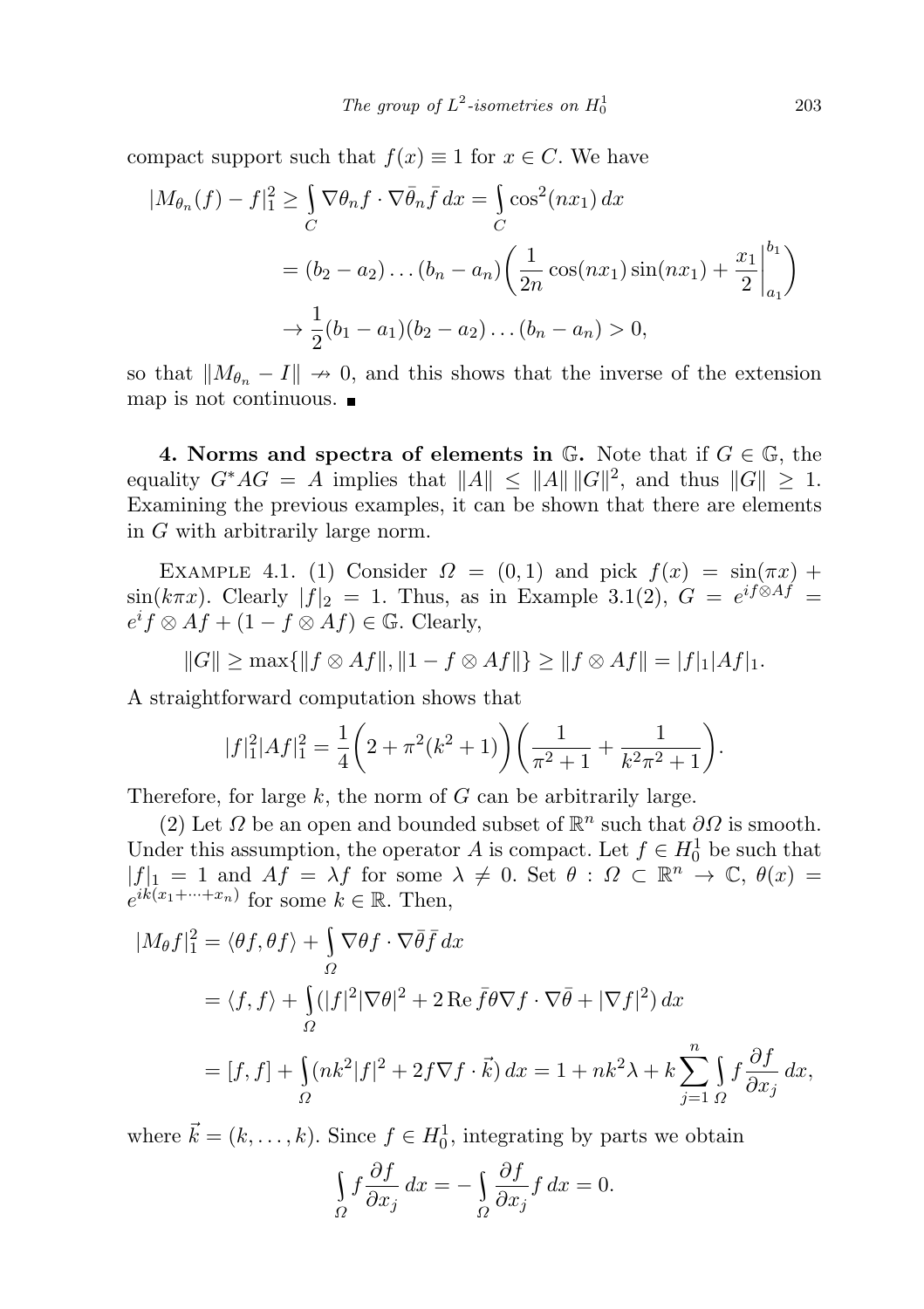Therefore,

<span id="page-11-0"></span>
$$
||M_{\theta}|| \geq \sqrt{1 + nk^2\lambda}.
$$

Since any operator  $G \in \mathbb{G}$  can be extended to a unitary operator  $\overline{G}$  on  $L^2$  such that  $\bar{G}(H_0^1) = H_0^1$ , it is clear that operators in G are proper and  $G^+ = G^{-1}$ . Thus by Theorem [2.3](#page-3-1) we know that

(4.1) 
$$
\sigma_{L^2}(\bar{G}) \subset \sigma_{H_0^1}(G) \cup \overline{\sigma_{H_0^1}(G^{-1})}.
$$

Let us now examine the spectra of the operators in Example [3.1.](#page-4-0)

EXAMPLE 4.2. (1) If U is a unitary in  $H_0^1$  which commutes with A, then clearly

$$
\sigma_{H_0^1}(U) = \sigma_{L^2}(U),
$$

and it is a subset of  $\mathbb{T} = \{z \in \mathbb{C} : |z| = 1\}.$ 

(2) Examples 3.1(2, 3) are constructed as operators G acting on an  $L^2$ orthogonal decomposition of  $H_0^1$ ,  $H_0^1 = \mathcal{S} + \mathcal{T}$ , with  $\mathcal S$  finite-dimensional, and the operators acting as the identity on  $\mathcal{T}$ . Therefore their spectra in  $\mathcal{B}(H_0^1)$ are finite, and consist of eigenvalues, and therefore are also eigenvalues of the extension  $\bar{G}$  of G to  $L^2$ . In particular they are elements of  $\bar{\mathbb{T}}$ . It is apparent by construction that also in this case the two spectra coincide.

(3) As in Example [3.1\(](#page-4-0)4), consider  $M_{\theta}$ , where  $\theta : \Omega \to \mathbb{C}$  is an element of  $H^{1,\infty}(\Omega)$ , now with  $|\theta(x)| = 1$ . Clearly,  $\sigma_{L^2}(M_\theta) = \mathcal{R}(\theta) \subset \mathbb{T}$ , the essential range of  $\theta$ . Also in this case the spectra coincide (though none of their elements are eigenvalues). Indeed, if  $M_{\theta} - \lambda = M_{\theta - \lambda}$  is invertible in  $\mathcal{B}(L^2)$ , then the function  $\theta - \lambda$  does not vanish in  $\Omega$ , and moreover  $(\theta - \lambda)^{-1}$  is also in  $H^{1,\infty}(\Omega)$ . Then the operator  $M_{(\theta-\lambda)^{-1}}$ , the inverse of  $M_{\theta} - \lambda$  on  $L^2$ , defines a bounded operator in  $H_0^1$ , and therefore  $M_\theta - \lambda$  is invertible on  $H_0^1$ . Conversely, suppose that  $M_{\theta} - \lambda$  is invertible in  $\mathcal{B}(H_0^1)$ , and let B be its inverse. Since  $M_{\theta} - \lambda$  is proper, it follows that B is proper if and only if  $M_{\bar{\theta}}-\bar{\lambda}=(M_{\theta}-\lambda)^+$  is invertible in  $\mathcal{B}(H_0^1)$  (see [\[8,](#page-24-5) p. 148]). Using that  $M_{\theta}-\lambda$ is bijective, it is straightforward to show that  $M_{\bar{\theta}}-\bar{\lambda}$  is also bijective. By the open mapping theorem,  $M_{\bar{\theta}}$ − $\bar{\lambda}$  is invertible in  $\mathcal{B}(H_0^1)$ . Therefore  $B$  is proper, and by Theorem [2.3,](#page-3-1) it has a bounded extension to  $L^2$ . Hence  $\lambda \notin \sigma_{L^2}(M_\theta)$ .

EXAMPLE 4.3. The examples of elements of  $\mathbb G$  so far have spectra in  $\mathbb T$ . There is an example by Gohberg and Zambicki˘ı [\[8\]](#page-24-5), adapted by Barnes [\[4\]](#page-24-3) to the case of a pair of Hilbert space norms, of an operator whose extension is symmetric, but whose spectrum does not lie in the real line. Namely, in this latter form, Barnes considers the Hilbert space  $\ell^2$ , and the dense subspace  $\ell_0^2$  consisting of sequences  $(a_n)_n$  such that  $\sum_{n=1}^{\infty} 4^n a_n^2 < \infty$ . Comparing with our situation, one has  $[ , ]$  in  $\ell_0^2$ , given by

$$
[a,b] = \sum_{n=1}^{\infty} 4^n a_n \bar{b}_n,
$$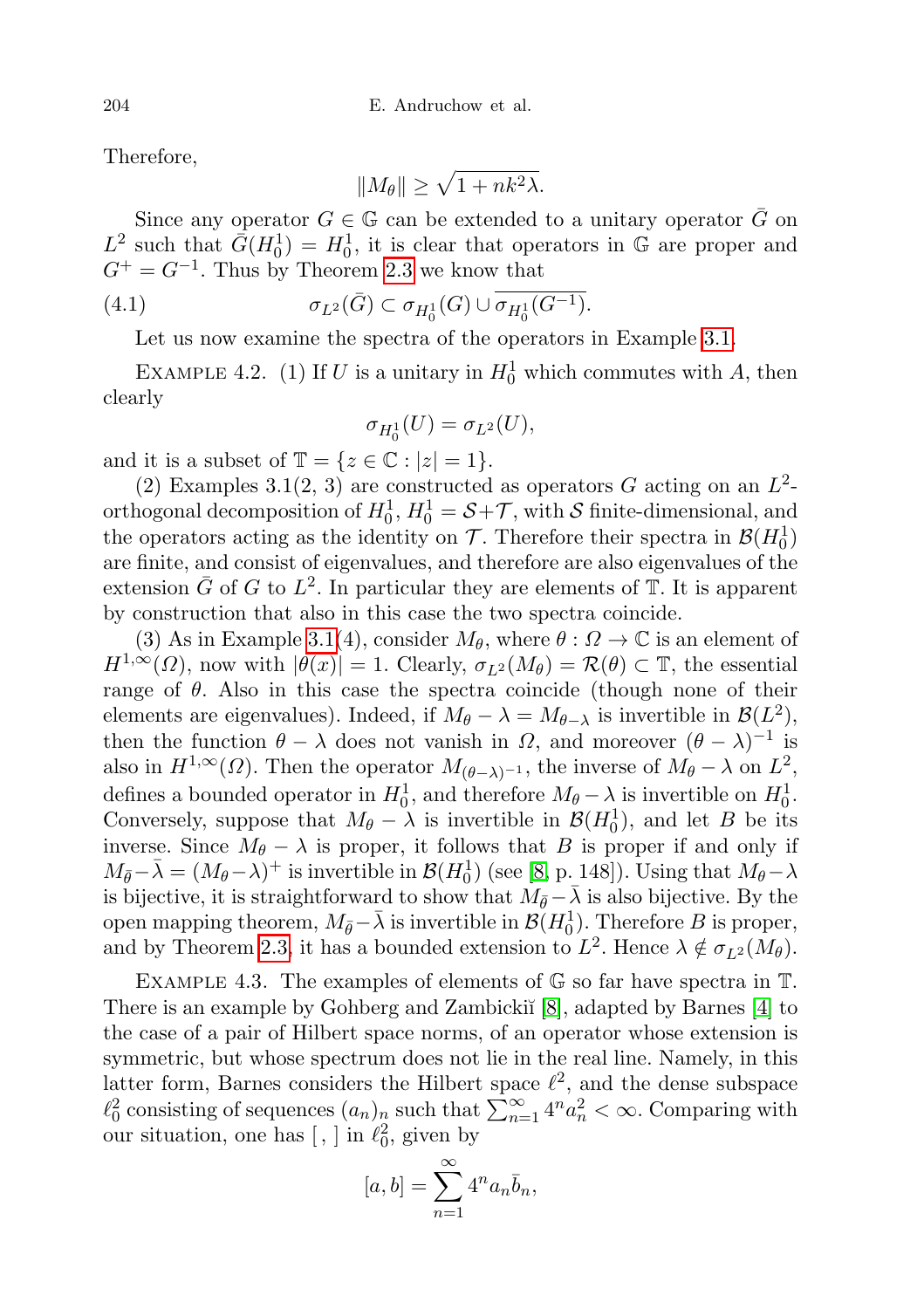which makes  $\ell_0^2$  a (complete) Hilbert space, and the usual inner product  $\langle \cdot, \cdot \rangle$ of  $\ell^2$ , which is bounded in  $\ell_0^2$ . This latter inner product is implemented by a diagonal compact operator A, whose eigenvalues are  $1/4^n$ .

The above counterexample does not apply to our situation, where the operator A is the solution operator. Let us reconstruct below the analogue of Barnes' example, and show that in our context, its spectrum is real. Consider  $\Omega = (0, 1)$  and

$$
e_k(x) = \sqrt{2}\sin(k\pi x)
$$
 and  $s_k(x) = \frac{1}{\gamma_k}e_k(x)$ ,

the eigenvectors of A, normalized, respectively, in  $L^2$  and  $H_0^1$  (where  $\gamma_k =$  $\sqrt{k^2\pi^2+1}$ ). Let  $T = S + B$  in  $L^2$ , where S is the unilateral shift and B is the backward-shift. Thus T is self-adjoint in  $L^2$ , and  $\sigma_{L^2}(T) \subset \mathbb{R}$ . Moreover,  $T(H_0^1) \subset H_0^1$ . Indeed,

$$
S(s_k) = \frac{1}{\gamma_k} S(e_k) = \frac{1}{\gamma_k} e_{k+1} = \frac{\gamma_{k+1}}{\gamma_k} s_{k+1}.
$$

Analogously  $B(s_k) = \frac{\gamma_{k-1}}{\gamma_k} s_{k-1}$  (putting  $e_0 = s_0 = 0$ ). Thus if  $f = \sum_{k=1}^N c_k s_k$ ,

$$
|Sf|_1^2 = \Big| \sum_{k=1}^N c_k \frac{\gamma_{k+1}}{\gamma_k} s_{k+1} \Big|_1^2 = \sum_{k=1}^N |c_k|^2 \frac{\gamma_{k+1}^2}{\gamma_k^2}.
$$

The fractions  $\gamma_{k+1}^2/\gamma_k^2$  are bounded by 2. Thus

$$
|Sf|_1^2 \le 2\sum_{k=1}^N |c_k|^2 = 2|f|_1^2.
$$

It follows that S is bounded in  $H_0^1$  (and  $||S|_{H_0^1}|| \leq \sqrt{2}$ ). Analogously B is bounded in  $H_0^1$  (with  $||B|_{H_0^1}|| \leq 1$ , because  $\gamma_{k-1}^2/\gamma_k^2 \leq 1$ ). We claim that the spectrum of T in  $H_0^1$  is real, and coincides with its spectrum in  $L^2$  (the analogue of T in  $\ell_0^2$  has non-real spectrum). Indeed, let T' in  $H_0^1$  be given by

$$
T'(s_k) = s_{k-1} + s_{k+1}.
$$

Clearly T' is self-adjoint in  $H_0^1$ . Let  $T_N'$  be given by setting  $T_N'(s_k)$  equal to  $T(s_k)$  if  $k \leq N$ , and to  $T'(s_k)$  if  $k \geq N+1$ . Since  $T'$  and  $T'_N$  differ on a finitedimensional subspace, their essential spectra coincide:  $\sigma_e(T_N) = \sigma_e(T') \subset \mathbb{R}$ . On the other hand  $T - T_N'(s_k) = 0$  if  $k \leq N$ , and

$$
T - T'_{N}(s_{k}) = \left(\frac{\gamma_{k-1}}{\gamma_{k}} - 1\right)s_{k-1} + \left(\frac{\gamma_{k+1}}{\gamma_{k}} - 1\right)s_{k+1}
$$

if  $k \geq N+1$ . In our case, where  $\Omega = (0,1)$ , these fractions tend to 1. Therefore  $||T - T_N'||$  tends to 0. By the semicontinuity property of the (essential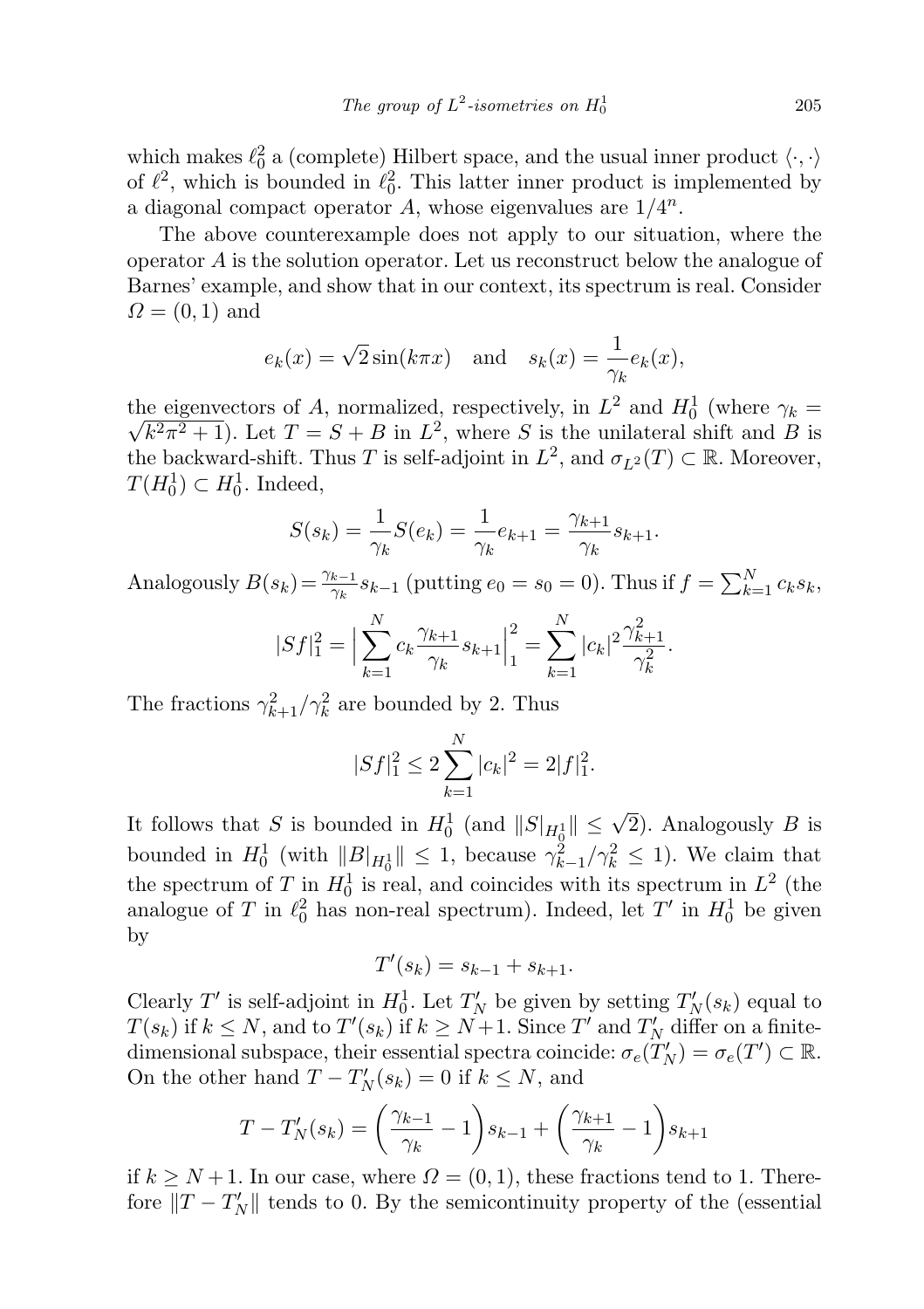spectrum), this implies that  $\sigma_e(T) \subset \mathbb{R}$ . It was proved in [\[4\]](#page-24-3) that an extendable (or proper) operator whose extension is self-adjoint, such as  $T$ , has the property that  $\sigma_{H_0^1}(T) \setminus \sigma_e(T)$  consists of isolated eigenvalues of finite multiplicity. As remarked before, these eigenvalues are necessarily real. It follows that  $\sigma_{H_0^1}(T) \subset \mathbb{R}$ .

However, modifying the example above one can obtain an element of G whose spectrum as an operator of  $H_0^1(\Omega)$  is not contained in  $\mathbb{T}$ .

<span id="page-13-0"></span>EXAMPLE 4.4. Let  $\Omega$  be a bounded domain in  $\mathbb{R}^n$  such that  $\partial\Omega$  is smooth. We will show an example of a symmetrizable operator belonging to  $i\Gamma$  with non-real spectrum. In particular, this implies the existence of an operator in G with spectrum not contained in T.

Let A be the solution operator of equation  $(3.2)$ , whose eigenvalues are related to the eigenvalues of the Laplacian in  $\Omega$ . It is a classical 1911 result by Hermann Weyl [\[20\]](#page-24-10) that the eigenvalues of the Laplacian of a bounded domain  $\Omega$  in  $\mathbb{R}^n$  grow as

$$
\mu_k \sim 4\pi \left(\frac{\Gamma(n/2+1)}{|\varOmega|}\right)^{2/n} k^{2/n}
$$

as  $k \to \infty$ . Since  $\Omega$  is bounded and  $\partial \Omega$  smooth, A is compact, and consequently there exists an orthonormal basis  $(e_k)_k$  of  $L^2$  consisting of eigenfunctions. Moreover, the eigenfunctions  $e_k$  belong to  $H_0^1$ . By a straightforward computation taking into account the relationship between the  $L^2$  and  $H_0^1$ inner products, it follows that  $s_k = e_k/\gamma_k$  is an orthonormal basis of  $H_0^1$ , where  $\gamma_k = \sqrt{1 + \mu_k}$ .

The orthonormal basis  $(e_k)_k$  can be used to define the bounded operator

$$
S: L^2 \to L^2, \quad S(e_k) = e_{2k}.
$$

Set  $B = S^*$ . Note that

$$
B(e_k) = \begin{cases} 0 & \text{for } k \text{ odd,} \\ e_{k/2} & \text{for } k \text{ even.} \end{cases}
$$

Then  $T = S + B$  is a self-adjoint operator on  $L^2$ , so that  $\sigma_{L^2}(T) \subseteq \mathbb{R}$ . On the other hand, for any  $f \in H_0^1$ ,  $f = \sum_{k=1}^{\infty} c_k s_k$ , it is easily seen that

$$
|Sf|_1^2 = \left| \sum_{k=1}^{\infty} c_k \frac{\gamma_{2k}}{\gamma_k} s_{2k} \right|_1^2 = \sum_{k=1}^{\infty} \left| c_k \frac{\gamma_{2k}}{\gamma_k} \right|^2 \le K|f|_1^2,
$$

where K is a constant that bounds the convergent sequence  $(\gamma_{2k}/\gamma_k)_k$ . In a similar fashion, one can see that B is bounded on  $H_0^1$ . Hence  $T(H_0^1) \subseteq$  $H_0^1$ , and T turns out to be bounded on  $H_0^1$ . The expression of T in the orthonormal basis of  $H_0^1$  is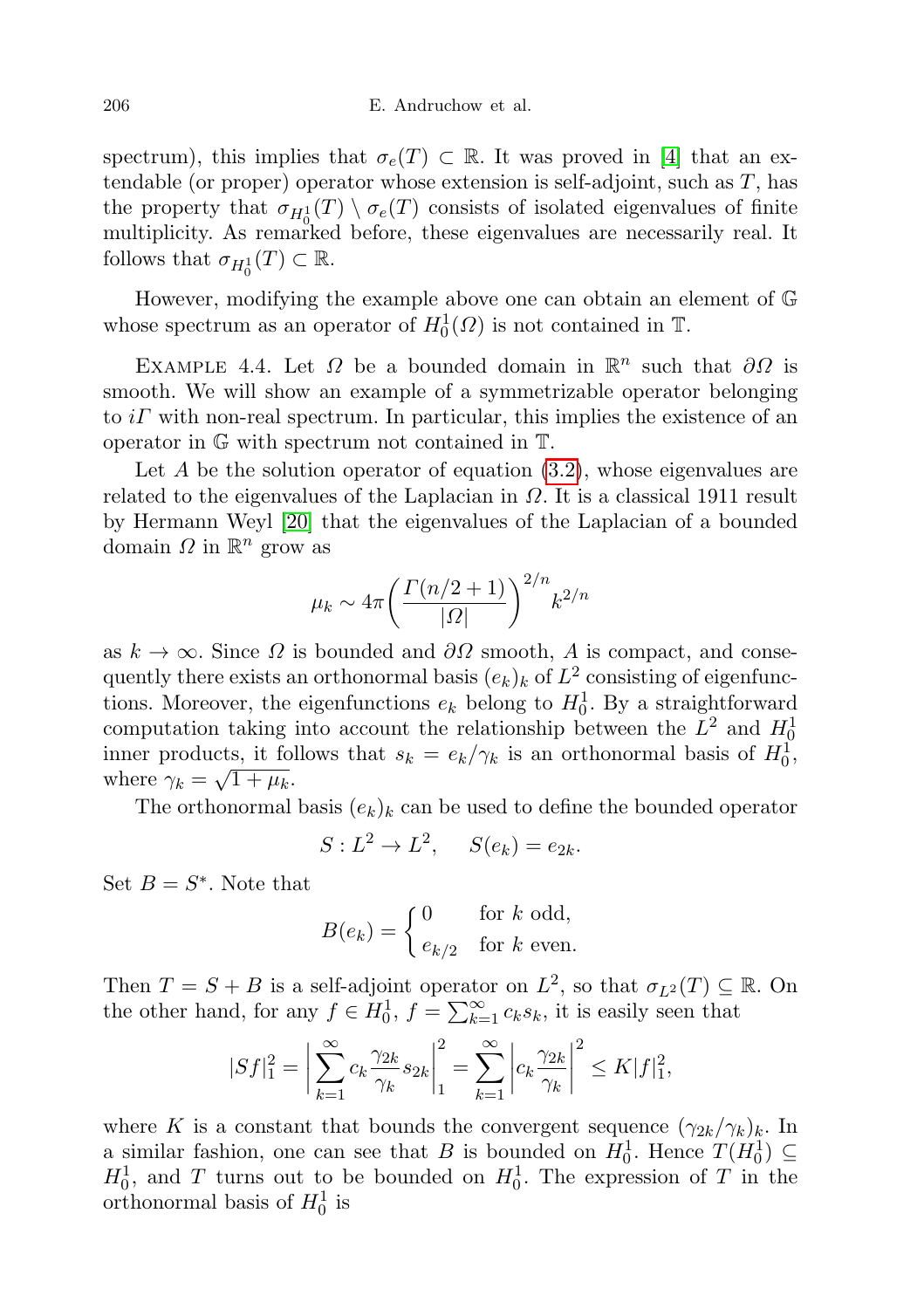The group of  $L^2$ -isometries on  $H_0^1$ 

$$
T(s_k) = \begin{cases} \frac{\gamma_{2k}}{\gamma_k} s_{2k} & \text{for } k \text{ odd,} \\ \frac{\gamma_{2k}}{\gamma_k} s_{2k} + \frac{\gamma_{k/2}}{\gamma_k} s_{k/2}, & \text{for } k \text{ even.} \end{cases}
$$

We claim that  $\sigma_{H_0^1}(T)$  contains all the points inside and on the ellipse

$$
\lambda = \sqrt[n]{2} e^{i\theta} + \frac{1}{\sqrt[n]{2}} e^{-i\theta}, \quad \theta \in [0, 2\pi].
$$

To this end, note that due to Weyl's asymptotic formula,

$$
\lim_{k \to \infty} \frac{\gamma_{2k}}{\gamma_k} = \sqrt[n]{2} \quad \text{and} \quad \lim_{k \to \infty} \frac{\gamma_{k/2}}{\gamma_k} = \frac{1}{\sqrt[n]{2}}.
$$

Consider

$$
T'(s_k) = \begin{cases} \sqrt[n]{2} s_{2k} & \text{for } k \text{ odd,} \\ \sqrt[n]{2} s_{2k} + \frac{1}{\sqrt[n]{2}} s_{k/2} & \text{for } k \text{ even.} \end{cases}
$$

Then the operators  $T'_N$  defined by  $T'_N(s_k) = T(s_k)$  if  $k \leq N$ , and  $T'_N(s_k) =$  $T'(s_k)$  if  $k \geq N+1$ , satisfy  $||T'_N-T|| \to 0$ . Given  $\epsilon > 0$ , the semicontinuity of the essential spectrum implies that  $\sigma_e(T_N') \subseteq \sigma_e(T) + \epsilon$  for N large enough. Since  $\sigma_e(T_N') = \sigma_e(T')$ , it follows that  $\sigma_e(T') \subseteq \sigma_e(T)$ . So what is left is to show that the ellipse is contained in  $\sigma_e(T')$ . To prove the latter, note that the subspace

$$
\mathcal{S} = \text{span}\{s_{2^k} : k \ge 0\}
$$

reduces T'. Hence  $\sigma_e(PST'|S) \subseteq \sigma_e(T')$ , where  $P_S$  denotes the orthogonal projection onto S. But  $P_{\mathcal{S}}T'|_{\mathcal{S}} \subseteq \sigma_e(T')$ , where  $P_{\mathcal{S}}$  denotes the orthogonal projection onto S. But  $P_{\mathcal{S}}T'|_{\mathcal{S}}$  is a Toeplitz operator with  $\sqrt[n]{2}$  under the projection onto S. But  $F_S I^* |_{S}$  is a Toephtz operator with  $\sqrt{2}$  under the diagonal and  $1/\sqrt[n]{2}$  over the diagonal. Thus  $\sigma_e(P_S T' |_{S}) = \sigma_{H_0^1}(P_S T' |_{S})$ , and according to a result by M. G. Krein [\[11,](#page-24-11) Theorem 13.2], the spectrum of this Toeplitz operator is the above defined ellipse.

4.1. Image of the exponential map. The first examples of elements in G given in Section [3.1](#page-4-0) were operators  $G = G_0 \oplus I_{\mathcal{T}}$ , where  $G_0$  acts in S with dim  $S < \infty$ , and  $S + \mathcal{T} = H_0^1$  is an  $L^2$ -orthogonal sum.

PROPOSITION 4.5. If  $G = G_0 \oplus I_{\mathcal{T}} \in \mathbb{G}$  as above, then there exists a finite rank operator  $Z \in \Gamma$  such that

$$
G=e^Z.
$$

*Proof.* Note that  $G = 1 + F$ , where F has finite rank (inside S). This implies that the spectrum of  $G$  is finite and consists of eigenvalues of modulus one and finite multiplicity. According to Theorem [2.3\(](#page-3-1)iii), we know that  $\sigma_{L^2}(G) = \sigma_{H_0^1}(G)$  and the multiplicities of each non-zero eigenvalue coincide. Therefore there exists a self-adjoint operator  $Z$  of finite rank in  $L^2$  such that  $\bar{G} = e^{iZ}$ . Note that the eigenvectors of  $\bar{G}$  are eigenvectors of  $G$ , so that the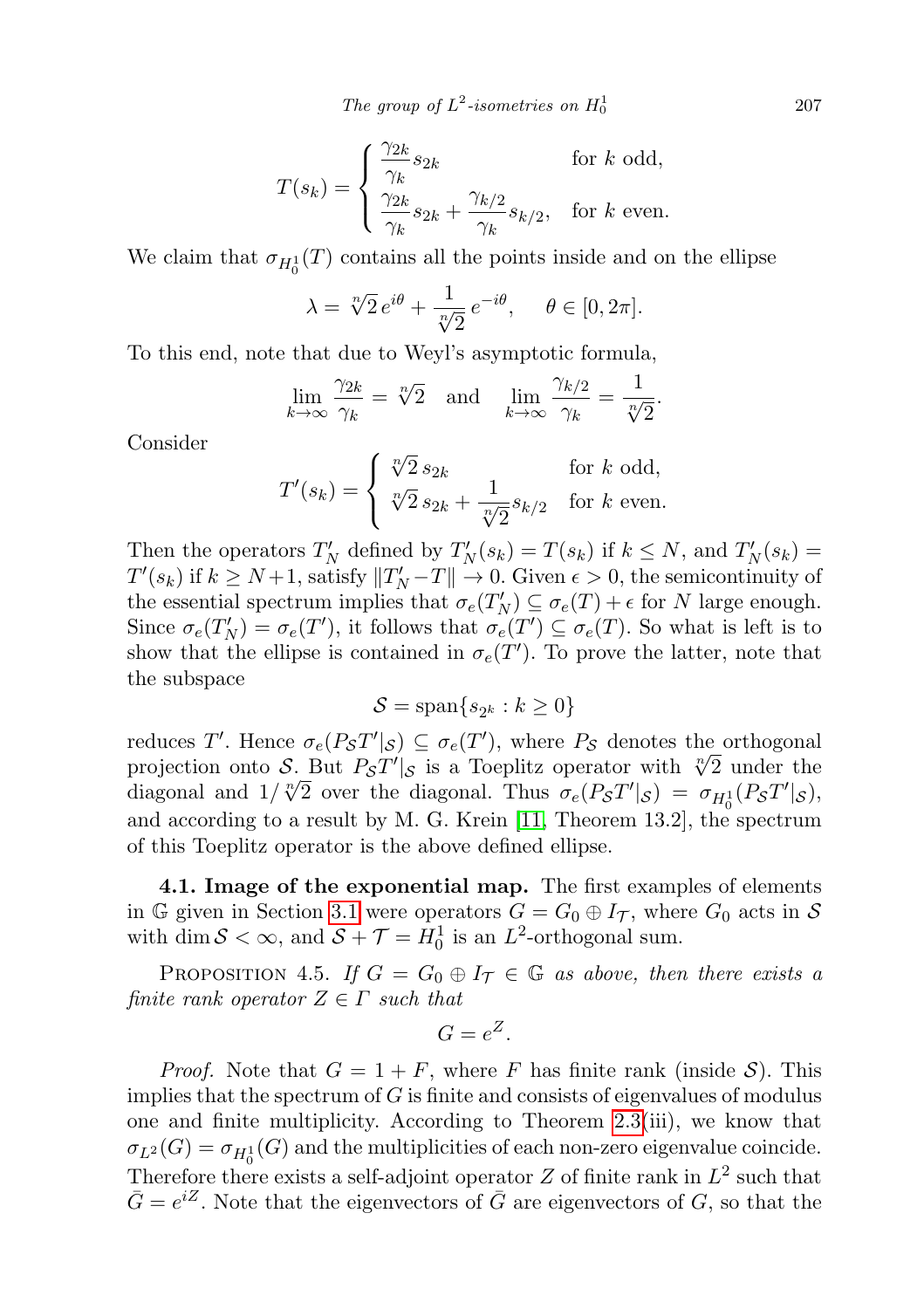eigenvectors of Z lie in  $H_0^1$  and there are a finite number of them. Then  $Z(H_0^1) \subset H_0^1$ , and thus  $X = iZ|_{H_0^1} \in \Gamma$  with  $G = e^X$ .

We point out a simple necessary condition on the spectrum for an operator in G to belong to the image of the exponential map.

REMARK 4.6. If  $G = e^X$  with  $X \in \Gamma$ , we claim that  $\sigma_{L^2}(\bar{G}) \subset \sigma_{H_0^1}(G)$ . Indeed, let  $Z \in \mathcal{B}(L^2)$  be such that  $Z^* = -Z$  and  $Z|_{H_0^1} = X$ . Recall that from [\[10,](#page-24-1) Theorem 2] we have  $\sigma_{L^2}(Z) \subseteq \sigma_{H_0^1}(X)$ . Hence by repeated application of the analytic spectral mapping theorem we find that

 $\sigma_{L^2}(U_G) = \{e^{\lambda} : \lambda \in \sigma_{L^2}(Z)\} \subseteq \{e^{\lambda} : \lambda \in \sigma_{H_0^1}(X)\} = \sigma_{H_0^1}(G),$ 

which proves our claim.

Next we study multiplication operators when the set  $\Omega$  is bounded. The following lemma about functions is probably well known, but we give the proof below.

<span id="page-15-1"></span>LEMMA 4.7. Let  $\Omega$  be a bounded, connected and open subset of  $\mathbb{R}^n$ . If  $\theta \in H^{1,\infty}(\Omega)$ , then  $\theta$  is Lipschitz on  $\Omega$ .

*Proof.* We may suppose that  $n = 2$ . Take any two points  $(x, y), (\bar{x}, \bar{y}) \in \Omega$ . There exists a continuous curve  $\gamma : [0,1] \to \Omega$  such that  $\gamma(0) = (x, y)$ and  $\gamma(1) = (\bar{x}, \bar{y})$ . Then it possible to approximate  $\gamma$  by a polygonal line with segments parallel to coordinate axes. Moreover, each segment can be chosen inside of  $\Omega$ . Let  $(x, y) = (x_1, y_1), (x_2, y_1), (x_2, y_2), \ldots, (x_m, y_m) =$  $(\bar{x}, \bar{y})$  denote the vertices of the polygonal line. Now, the function  $\theta$  is locally Lipschitz because  $\theta \in H^{1,\infty}(\Omega)$  (see [\[7,](#page-24-12) p. 131]). Therefore  $\theta$  has partial derivatives almost everywhere, and also it can be locally written as the integral of these partial derivatives. Thus

$$
|\theta(x_{j+1}, y_j) - \theta(x_j, y_j)| \le \int_{x_j}^{x_{j+1}} \left| \frac{\partial \theta}{\partial x}(x, y_j) \, dx \right| \le \left\| \frac{\partial \theta}{\partial x} \right\|_{\Omega, \infty} (x_{j+1} - x_j).
$$

A similar estimate holds for the other partial derivative. Since there are always a finite number of steps from  $(x, y)$  to  $(\bar{x}, \bar{y})$ , we get

<span id="page-15-0"></span>
$$
|\theta(x,y) - \theta(\bar{x}, \bar{y})| \leq \sum_{j=1}^{m-1} |\theta(x_j, y_j) - \theta(x_{j+1}, y_j)| + \sum_{j=2}^{m} |\theta(x_j, y_{j-1}) - \theta(x_j, y_j)|
$$
  
\n
$$
\leq \left\| \frac{\partial \theta}{\partial x} \right\|_{\Omega, \infty} |\bar{x} - x| + \left\| \frac{\partial \theta}{\partial y} \right\|_{\Omega, \infty} |\bar{y} - y|
$$
  
\n
$$
\leq \sqrt{2} \operatorname{diam}(\Omega) \max \left\{ \left\| \frac{\partial \theta}{\partial x} \right\|_{\Omega, \infty}, \left\| \frac{\partial \theta}{\partial y} \right\|_{\Omega, \infty} \right\} ||(x, y) - (\bar{x}, \bar{y})||. \blacksquare
$$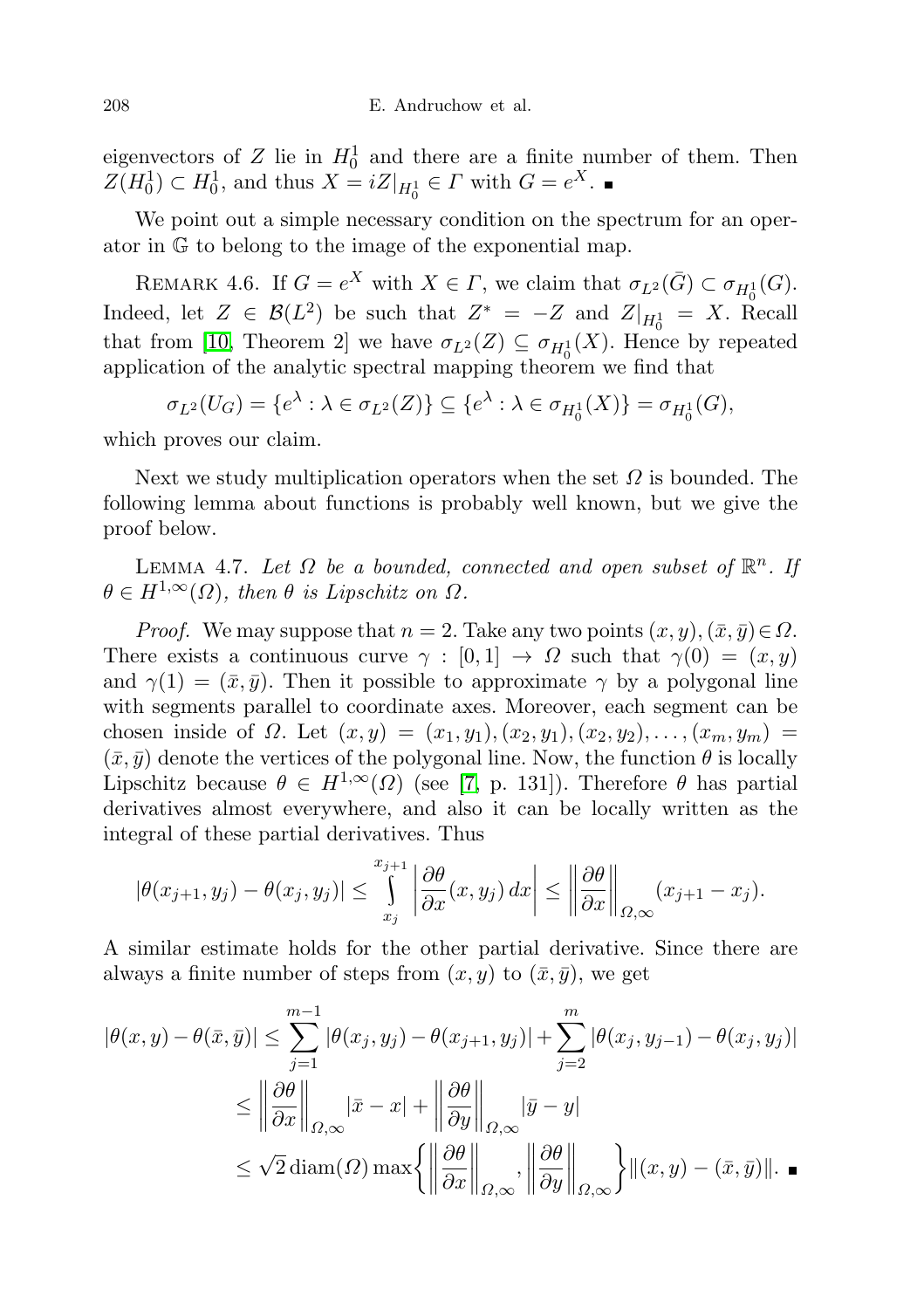PROPOSITION 4.8. If  $\Omega$  is bounded and connected, its closure  $\overline{\Omega}$  is simply connected and  $\theta \in H^{1,\infty}(\Omega)$  is such that  $|\theta(x)| = 1$  for all  $x \in \Omega$ , then there exists a real function  $\alpha \in H^{1,\infty}(\Omega)$  such that  $e^{i\alpha} = \theta$ , i.e.

$$
M_{\theta} = e^{iM\alpha},
$$

with  $M_{i\alpha} \in \Gamma$ .

*Proof.* Consider the commutative Banach algebra  $\mathcal{A} = C(\overline{\Omega}, \mathbb{C})$  of complex continuous maps in  $\overline{\Omega}$ , with the norm

<span id="page-16-1"></span>
$$
|f|_{\infty} = \sup_{x \in \overline{\Omega}} |f(x)|.
$$

Let  $G_{\mathcal{A}}$  be the invertible group of  $\mathcal{A}$ . The maximal ideal spectrum of  $\mathcal{A}$  is  $\overline{\Omega}$ , which by hypothesis is simply connected. Therefore, by the Arens–Royden Theorem [\[16\]](#page-24-13),

$$
(4.2) \tG_{\mathcal{A}} = \{e^g : g \in \mathcal{A}\}.
$$

According to Lemma [4.7](#page-15-1) the function  $\theta$  is Lipschitz. Thus,  $\theta$  can be extended to a continuous function in  $\overline{\Omega}$ . By [\(4.2\)](#page-16-1) it follows that  $\theta = e^g$  for some continuous function g on  $\Omega$ . Since  $|\theta(x)| \equiv 1$ , it follows that  $g = i\alpha$  with  $\alpha$ real. In particular, note that  $\alpha$  is bounded on  $\Omega$ .

Moreover, we claim that  $\alpha \in H^{1,\infty}(\Omega)$ , and then it clearly follows that  $M_{i\alpha}$  belongs to  $\Gamma$ . To prove our claim, recall that  $\theta$  is continuous, so that  $|\theta(x)-\theta(y)| < 2$  if  $||x-y|| < \delta$  for some  $\delta > 0$ . Therefore there is an analytic branch of the logarithm for all the points close enough to a fixed  $x \in \Omega$ . Then,  $e^{i\alpha(y)} = e^{i\log(\theta(y))}$ , and  $\alpha(y) = \log(\theta(y)) + 2k\pi$  by connectedness. Thus,  $\alpha$  has partial derivatives almost everywhere, and

$$
\left|\frac{\partial \alpha}{\partial x_j}(y)\right| = \left|\frac{1}{\theta(y)}\frac{\partial \alpha}{\partial x_j}(y)\right| \le \|\theta\|_{1,\infty}.
$$

Since this bound is the same for any point, we conclude that  $\alpha \in H^{1,\infty}(\Omega)$ .

The same idea provides an example of an element in G which is not in the range of the exponential, but it should be noted that in this example we consider  $\Omega$  a compact manifold (rather than an open subset), namely  $\Omega = \mathbb{T}$ . See [\[18,](#page-24-6) p. 232] for the definition of  $H^1$  in this context.

<span id="page-16-0"></span>EXAMPLE 4.9. Consider  $\Omega = \mathbb{T}$ , and the function z. We claim that  $M_z \in \mathbb{G}$  does not belong to the range of the exponential map. Suppose that  $M_z = e^X$  for some  $X \in \Gamma$ . Then  $X = M_g$  for some  $g \in H^1$ . Indeed, put  $g = X1 \in H^1$ . Since X commutes with  $e^X = M_z$ ,

$$
Xz^{n} = X(M_{z})^{n} = (M_{z})^{n}X1 = z^{n}g = M_{g}z^{n}
$$

for any integer *n*. It follows that  $X = M_g$ . Therefore  $z = e^X 1 = e^g$ , with g continuous in T, which is a contradiction.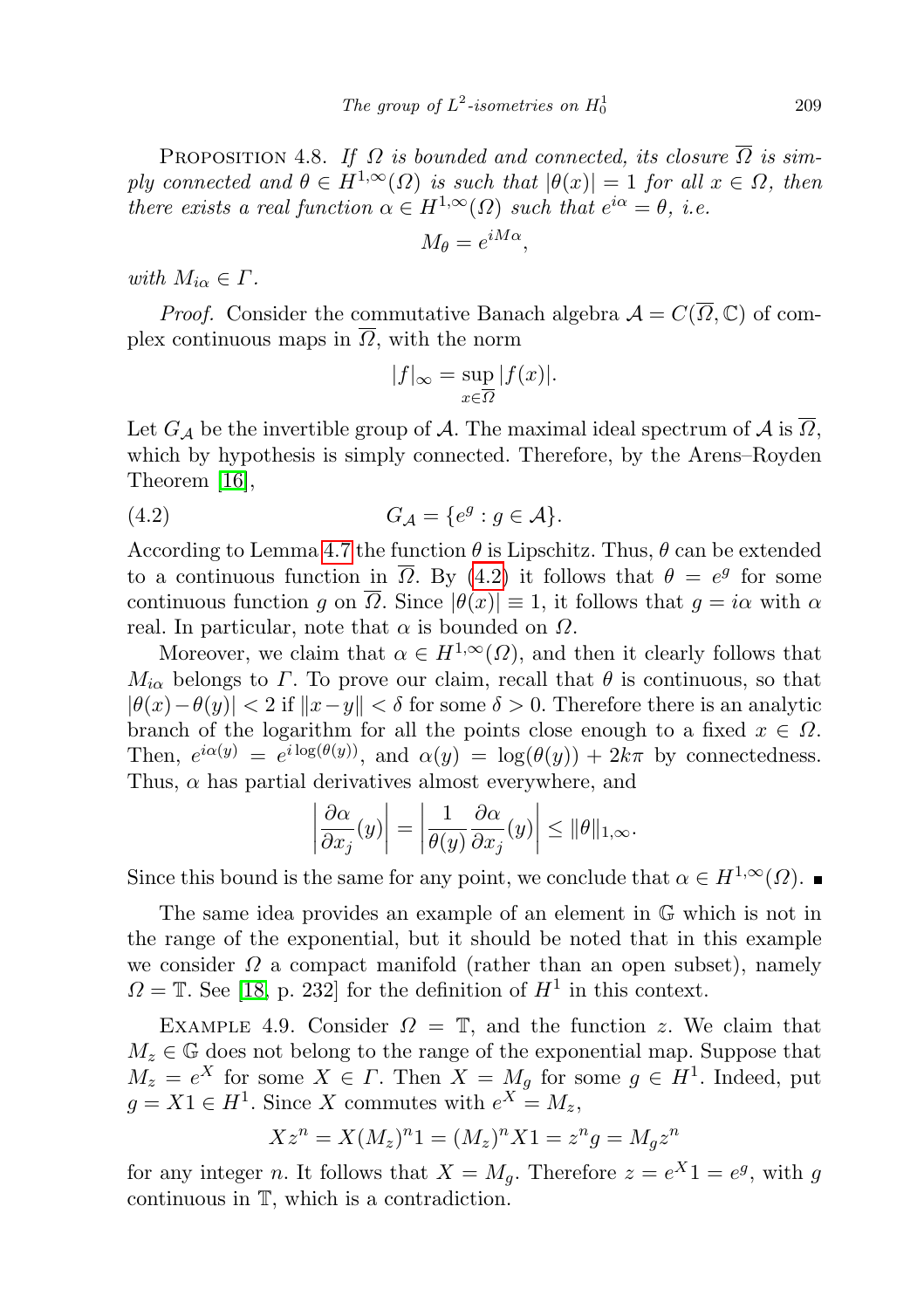<span id="page-17-0"></span>**5. Stone's theorem in**  $\mathbb{G}$ . Clearly, the positive operator  $A \in \mathcal{B}(H_0^1)$ such that  $[A f, g] = \langle f, g \rangle$  is symmetrizable. According to Theorem [2.1,](#page-2-1) it extends to a bounded operator on  $L^2$ . Note that A has dense range, both regarded as an operator on  $L^2$  or  $H_0^1$ . The next elementary remark shows that  $A(L^2) \subset H_0^1$ . More precisely:

REMARK 5.1. If A is regarded as an operator in  $\mathcal{B}(L^2)$ , then  $A^{1/2}(L^2)$  =  $H_0^1$ . To this end, let  $f \in L^2$  and  $(g_n)_n$  be a sequence in  $H_0^1$  such that  $|g_n - f|_2 \to 0$ . Then  $A^{1/2}g_n \to A^{1/2}f$  in  $L^2$ . Note that  $A^{1/2}g_n$  is a Cauchy sequence in  $H_0^1$ . Indeed, we have

 $|A^{1/2}(g_n - g_m)|_1^2 = [g_n - g_m, A(g_n - g_m)] = \langle g_n - g_m, g_n - g_m \rangle = |g_n - g_m|_2^2.$ It follows that  $A^{1/2} f \in H_0^1$ , and thus  $A^{1/2}(L^2) \subset H_0^1$ . On the other hand, if  $g \in H_0^1$ , since  $A^{1/2}$  has dense range, there exists a sequence  $(f_n)_n$  in  $H_0^1$ such that  $|A^{1/2}f_n - g|_1 \to 0$ . The same computation above shows that  $(f_n)_n$ is a Cauchy sequence in  $L^2$ :

$$
|f_n - f_m|^2 = |A^{1/2}(f_n - f_m)|^2.
$$

Therefore there exists  $f \in L^2$  such that  $|f_n - f|_2 \to 0$ . Then  $A^{1/2}f = g$ . Moreover, we have

$$
|A^{1/2}f|_{1}^{2} = [f, Af] = \langle f, f \rangle = |f|_{2}^{2}.
$$

Hence  $A^{1/2}: L^2 \to H_0^1$  is a surjective isometry.

REMARK. The surjective isometry  $A^{1/2} : (L^2, |\cdot|_2) \to (H_0^1, |\cdot|)$  will be denoted by  $\mathcal{A}^{1/2}$  to distinguish it from the operator  $A^{1/2}$  acting on  $L^2$  or  $H_0^1$ .

There is yet another characterization of G:

<span id="page-17-1"></span>PROPOSITION 5.2. Let G be an invertible operator on  $H_0^1$ . There is a unique unitary operator  $U_G \in U(H_0^1)$  such that  $U_G A^{1/2} = A^{1/2} G$  if and only if  $G \in \mathbb{G}$ . The map  $G \mapsto U_G$  is a group isomorphism from  $\mathbb{G}$  onto the group

$$
\mathcal{U}_{R(A^{1/2})}(H_0^1) = \{ U \in U(H_0^1) : U(R(A^{1/2})) = R(A^{1/2}) \}.
$$

Moreover, if  $\operatorname{Ad}_{\mathcal{A}^{1/2}}:\mathcal{B}(L^2)\to\mathcal{B}(H^1_0)$  denotes the C<sup>\*</sup>-algebra isomorphism implemented by the unitary transformation  $\mathcal{A}^{1/2}$ ,  $\mathrm{Ad}_{\mathcal{A}^{1/2}}(X) = \mathcal{A}^{1/2} X \mathcal{A}^{-1/2}$ , then

$$
\mathrm{Ad}_{\mathcal{A}^{1/2}}(\{U \in U(L^2) : U(H_0^1) = H_0^1\}) = \mathcal{U}_{R(A^{1/2})}(H_0^1).
$$

*Proof.* The "only if" part is algebraic: if there exists such a  $U_G$ , then

$$
G^*AG = A^{1/2}U_G^*U_GA^{1/2} = A,
$$

thus  $G \in \mathbb{G}$ .

To prove the other implication, note that when  $G \in \mathbb{G}$ , the operator  $A^{1/2}G$  is injective and has dense range. Therefore the isometric part in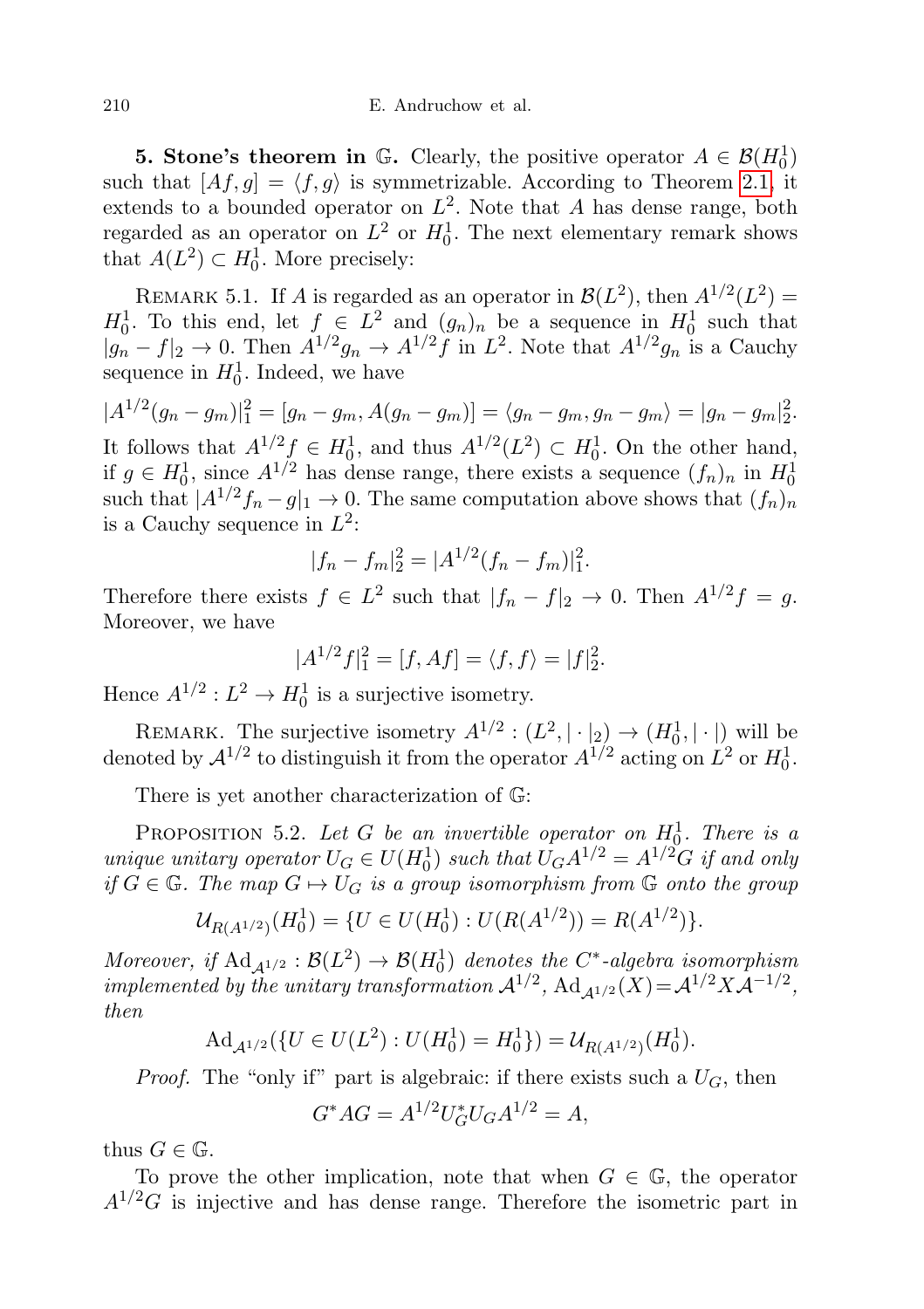its polar decomposition  $U|A^{1/2}G|$  extends to a unitary operator, which we denote  $U = U_G$ . Note that

$$
|A^{1/2}G| = ((A^{1/2}G)^*A^{1/2}G)^{1/2} = (G^*AG)^{1/2} = A^{1/2},
$$

and thus  $U_G A^{1/2} = A^{1/2} G$ . The unitary  $U_G$  is clearly unique with this property, and the mapping  $G \mapsto U_G$  is a group homomorphism:

$$
A^{1/2}G_1G_2 = U_{G_1}U_{G_2}A^{1/2} = U_{G_1G_2}A^{1/2}.
$$

Clearly  $U_G A^{1/2} = A^{1/2} G$  implies that  $U_G(R(A^{1/2})) \subset R(A^{1/2})$ . Since the same is true for  $U_{G^{-1}} = U_G^{-1}$  $\mathcal{L}_G^{-1}$ , equality holds. Pick a unitary operator U on  $H_0^1$  such that  $U(R(A^{1/2})) = R(A^{1/2})$ . For  $f \in H_0^1$ ,  $U A^{1/2} f \in R(A^{1/2})$ , since  $A^{1/2}$  is injective, there exists  $g_f \in H_0^1$  such that  $UA^{1/2}f = A^{1/2}g_f$ . Thus a map  $f \mapsto g_f$  is defined, which is clearly a linear bijection of  $H_0^1$ . Moreover, since U is unitary in  $H_0^1$ ,

$$
|f|_2 = |A^{1/2}f|_1 = |UA^{1/2}f|_1 = |A^{1/2}g_f|_1 = |g_f|_2.
$$

Thus  $f \mapsto gf$  extends to a unitary operator in  $L^2$ , which by construction fixes  $H_0^1$ , thus G defined  $Gf = g_f$  belongs to G, and clearly  $UA^{1/2} = GA^{1/2}$ .

Finally, a straightforward verification shows that  $\mathcal{A}^{-1/2}U_G\mathcal{A}^{1/2}$  is a unitary operator of  $L^2$ , which extends G.

COROLLARY 5.3. The map  $\mathbb{G} \ni G \mapsto U_G \in \mathcal{U}_{R(A^{1/2})}$  from Proposition [5.2](#page-17-1) is a continuous group isomorphism (in the topology induced by the norm of  $\mathcal{B}(H^1_0)$ ). Its inverse is not continuous.

*Proof.* Modulo the automorphism  $Ad<sub>A</sub>$ , this homomorphism is the extension map  $G \mapsto \overline{G}$  (see Proposition [3.9\)](#page-9-0).

Let  $G(t)$  be a strongly continuous one-parameter group in  $\mathbb{G}$ , i.e. for  $t \in \mathbb{R}, G(t) \in \mathbb{G}, G(0) = 1, G(t + s) = G(t)G(s)$ , and for each  $f \in H_0^1$ , the map  $t \mapsto G(t)f \in H_0^1$  is continuous. By Proposition [5.2,](#page-17-1) this gives rise to a one-parameter group of unitaries  $U_{G(t)}$ . Let us see first that  $U_{G(t)}$  is also strongly continuous.

PROPOSITION 5.4. Let  $G(t)$ ,  $t \in \mathbb{R}$ , be a strongly continuous one-parameter group in  $\mathbb{G}$ . Then  $U_{G(t)}$  is a strongly continuous group of unitaries in  $H_0^1$ .

*Proof.* Since the map  $G \mapsto U_G$  is a group homomorphism, it is clear that  $U_{G(t)}$  is a one-parameter group of unitaries. The fact that  $U_{G(t)}A^{1/2} =$  $A^{1/2}G(t)$  implies that  $t \mapsto U_{G(t)}f$  is continuous for any  $f \in R(A^{1/2})$ , which is dense in  $H_0^1$ . By von Neumann's extension of Stone's theorem (see for instance [\[15,](#page-24-14) Theorem VIII.9]), which states that a one-parameter group in a separable Hilbert space, which is weakly measurable, is strongly continuous, our result follows. Indeed, if  $f \in H_0^1$ , let  $(f_n)$  be a sequence in  $R(A^{1/2})$  such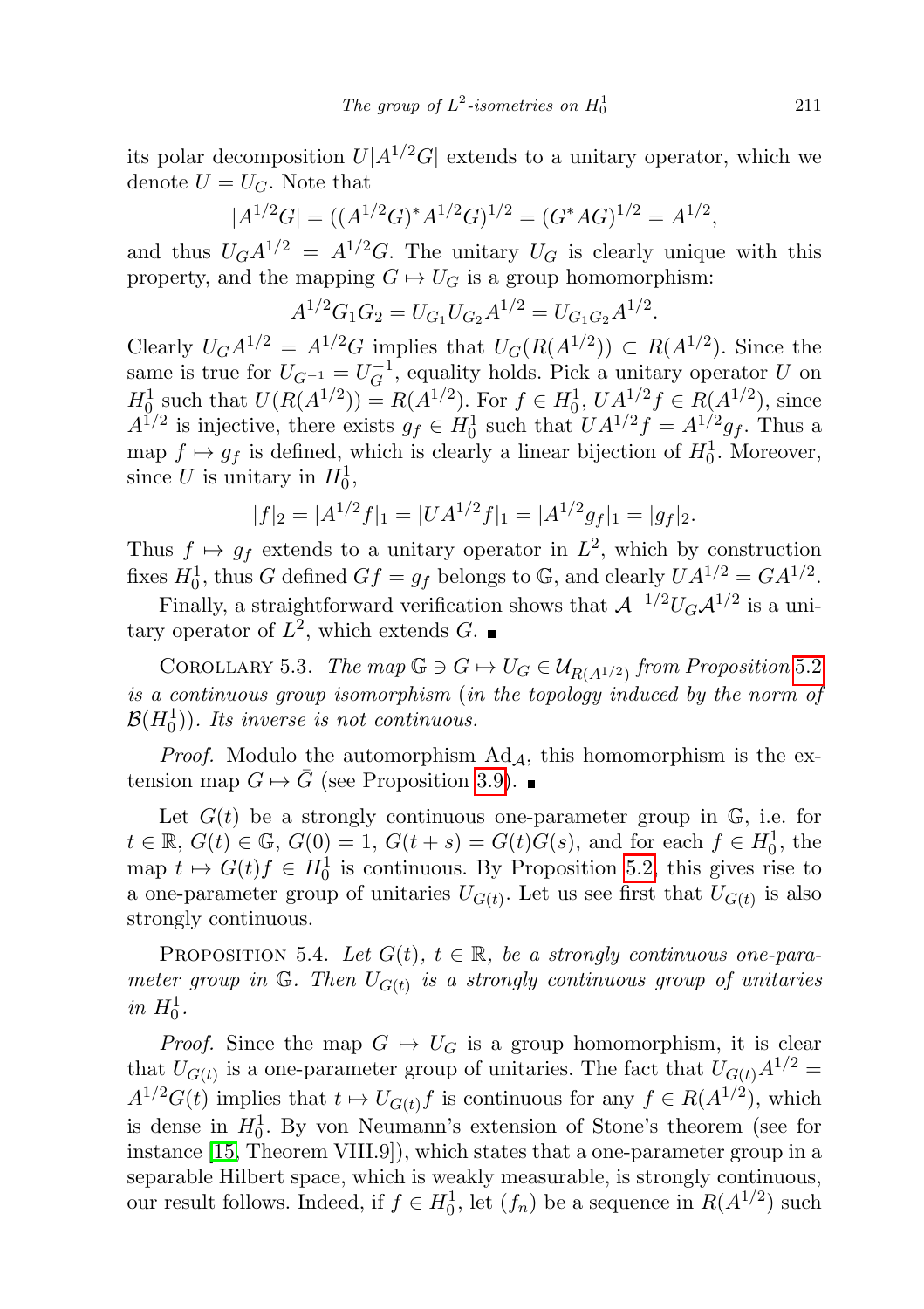that  $|f_n - f|_1 \to 0$ . Then, for each  $t \in \mathbb{R}$  and  $g \in H_0^1$ ,

$$
\phi_n(t) = [U_{G(t)}f_n, g] \to \phi(t) = [U_{G(t)}f, g].
$$

Since the  $\phi_n$  are continuous, it follows that  $\phi$  is measurable.

According to Stone's theorem, there exists a (possibly unbounded) selfadjoint operator  $S: D(S) \subset H_0^1 \to H_0^1$  such that

$$
U_{G(t)} = e^{itS}.
$$

Let us now relate  $S$  to the Lie algebra  $\Gamma$ .

REMARK 5.5. If  $G(t)$  is strongly continuous differentiable, i.e. if  $t \mapsto$  $G(t)f$  is continuously differentiable for every  $f \in H_0^1$ , then the identity  $U_{G(t)}A^{1/2} = A^{1/2}G(t)$  implies that the function  $t \mapsto U_{G(t)}f$  is differentiable for any  $f \in R(A^{1/2})$ . Thus  $R(A^{1/2}) \subset D(S)$ , and moreover  $iSA^{1/2}f =$  $A^{1/2}\dot{G}(0)f$ .

On the other hand,  $\dot{G}(0)$  is an everywhere defined operator in  $H_0^1$ , which has an adjoint. Indeed,  $G^*(t)$  is weakly differentiable, because

$$
t \mapsto [G^*(t)f, g] = [f, G(t)g]
$$

is differentiable, and therefore its weak derivative  $\dot{G}^*(0)$  is an adjoint for  $\dot{G}(0)$ . It follows that  $\dot{G}(0)$  is bounded. Thus, differentiating the identity

$$
G^*(t)AG(t)f = Af
$$

at  $t = 0$  for any  $f \in H_0^1$  yields

$$
\dot{G}(0)^* Af + A\dot{G}(0)f = 0.
$$

Therefore  $\dot{G}(0) \in \Gamma$ . Moreover,  $X = i\dot{G}(0)$  satisfies  $X^*A = AX$ . By The-orem [2.4](#page-3-2) there exists a self-adjoint bounded operator  $S_0$  in  $H_0^1$  such that  $S_0A^{1/2} = A^{1/2}X$ . Therefore,  $S_0 = S$ , that is, S is bounded, and satisfies  $S(R(A^{1/2})) \subset R(A^{1/2}).$ 

In the general case  $(G(t))$  strongly continuous), we have the following result. Let  $C_0^{\infty}(\mathbb{R})$  denote the space of smooth functions with compact support on R. Let  $D \subset H_0^1$  be the linear span of the vectors

$$
f_{\varphi} = \int_{-\infty}^{\infty} \varphi(t) G(t) f dt,
$$

where  $f \in H_0^1$  and  $\varphi \in C_0^{\infty}(\mathbb{R})$ . This space D was used in the proof of Stone's theorem due to Gårding and Wightmann (see [\[15\]](#page-24-14)). The fact that D is dense in  $H_0^1$  is a general property of the space D for any underlying Hilbert space.

PROPOSITION 5.6. With the above notations, the following assertions hold: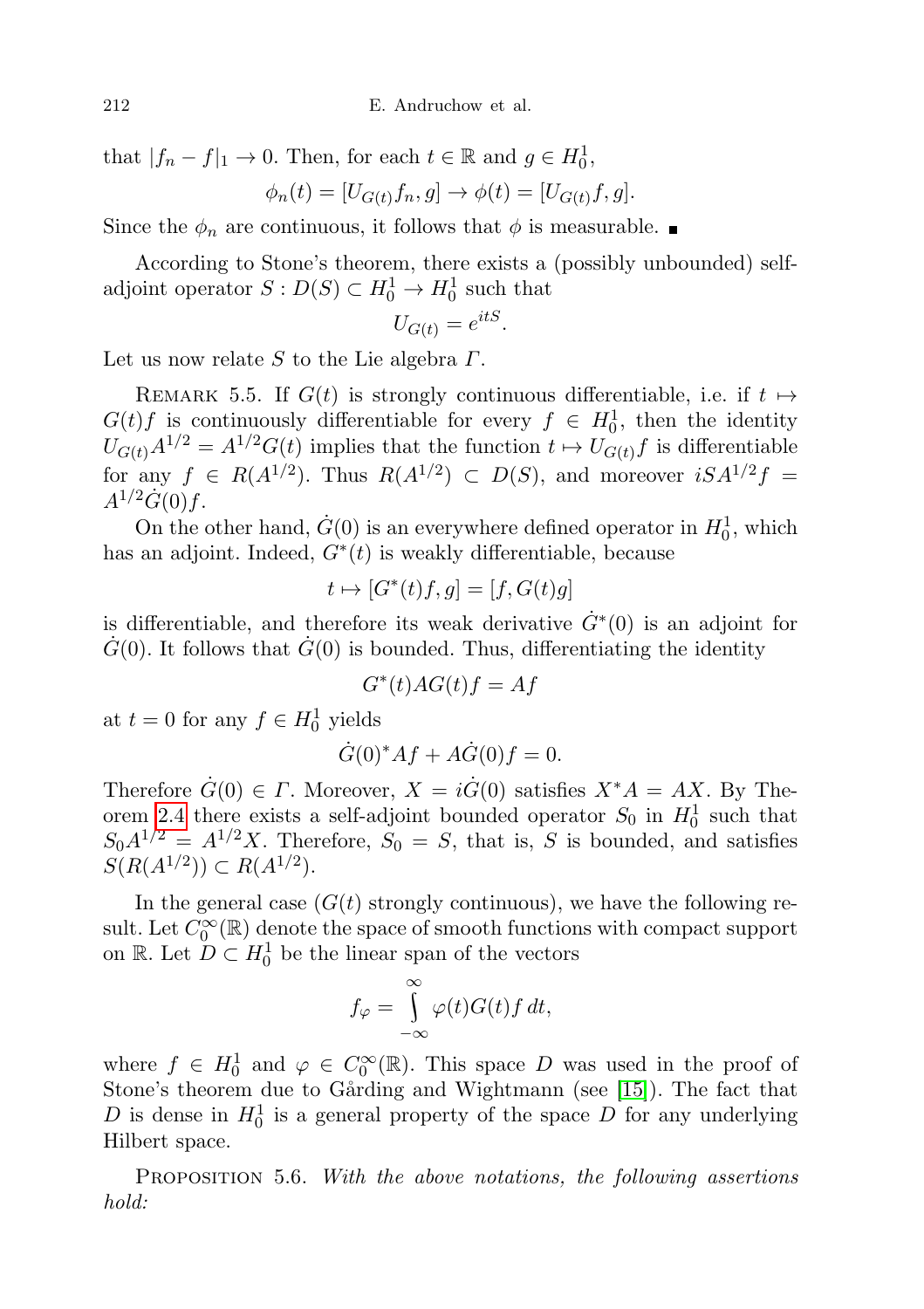- (i) The subspace D is dense in  $H_0^1$ , satisfies  $G(t)(D) \subset D$  for all  $t \in \mathbb{R}$ , and for  $f \in D$ ,  $t \mapsto G(t)f$  is differentiable.
- (ii) The subspace  $A^{1/2}(D)$  is dense in  $H_0^1$ , satisfies  $U_G(t)(A^{1/2}(D)) \subset$  $A^{1/2}(D)$ , and for  $f \in A^{1/2}(D)$ , the map  $t \mapsto U_{G(t)}f$  is differentiable.
- (iii)  $S(A^{1/2}(D)) \subset A^{1/2}(D)$ ,  $A^{1/2}(D)$  is a core for S, and if  $f \in D$ ,

$$
iSA^{1/2}f = A^{1/2}\dot{G}(0)f.
$$

*Proof.* Pick  $\varphi \in C_0^{\infty}(\mathbb{R})$  and  $f \in H_0^1$ . Then

$$
G(t)f_{\varphi} = \int_{-\infty}^{\infty} \varphi(s)G(s+t)f ds = \int_{-\infty}^{\infty} \varphi(s-t)G(s)f ds = f_{\varphi(\cdot-t)} \in D,
$$

and clearly  $t \mapsto G(t)f_{\varphi}$  is differentiable. Since  $D \subset H_0^1$  is dense, and A has dense range, we see that  $A^{1/2}(D)$  is dense in  $H_0^1$ . Moreover,

$$
U_{G(t)}A^{1/2}f_{\varphi} = A^{1/2}G(t)f_{\varphi} = A^{1/2}f_{\varphi(-t)} \in A^{1/2}(D),
$$

and it is also clearly differentiable as a function in  $t$ . Therefore

$$
e^{itS}(A^{1/2}(D)) = U_{G(t)}(A^{1/2}(D)) \subset A^{1/2}(D)
$$

for all  $t \in \mathbb{R}$ . This implies that  $A^{1/2}(D)$  is a core for S (see [\[15,](#page-24-14) Theorem VIII.11]). Finally, differentiating  $U_{G(t)}A^{1/2}f_{\varphi} = A^{1/2}G(t)f_{\varphi}$  at  $t = 0$ , one obtains  $iSA^{1/2}f_{\varphi} = A^{1/2}\dot{G}(0)f_{\varphi}$ . ■

<span id="page-20-0"></span>6. Invariant Finsler metrics in G. The group G preserves the norms in  $L^2$ , the usual spectral norm and the Schatten p-norms. Therefore it is natural, from a geometric standpoint, to use these norms to endow G with a Finsler metric. The tangent space  $(T\mathbb{G})_G$  of  $\mathbb{G}$  at G identifies with

$$
(T\mathbb{G})_G = g\Gamma = \{GX : X \in \Gamma\}.
$$

Since the elements  $G \in \mathbb{G}$  preserve the 2-norm  $||_2$ , it is natural to consider, in each tangent space, the norm

$$
||V||_G = ||V||_{\mathcal{B}(L^2)}.
$$

Note that if  $V = GX$ , for  $X \in \Gamma$ , then

$$
||V||_G = ||GX||_{\mathcal{B}(L^2)} = ||\overline{G}X||_{\mathcal{B}(L^2)} = ||X||_{\mathcal{B}(L^2)},
$$

because  $\bar{G}$  is a unitary operator in  $L^2$ . This implies that this metric is biinvariant for the left and right action of G on itself. Note that the tangent spaces are not complete with this norm.

We measure the length of a differentiable curve  $\gamma$  in  $\mathbb{G}$ , parametrized on the interval  $I$ , as is usual, by

$$
L_2(\gamma) = \int_I ||\dot{\gamma}(t)||_{\gamma(t)} dt = \int_I ||\dot{\gamma}(t)||_{\mathcal{B}(L^2)} dt.
$$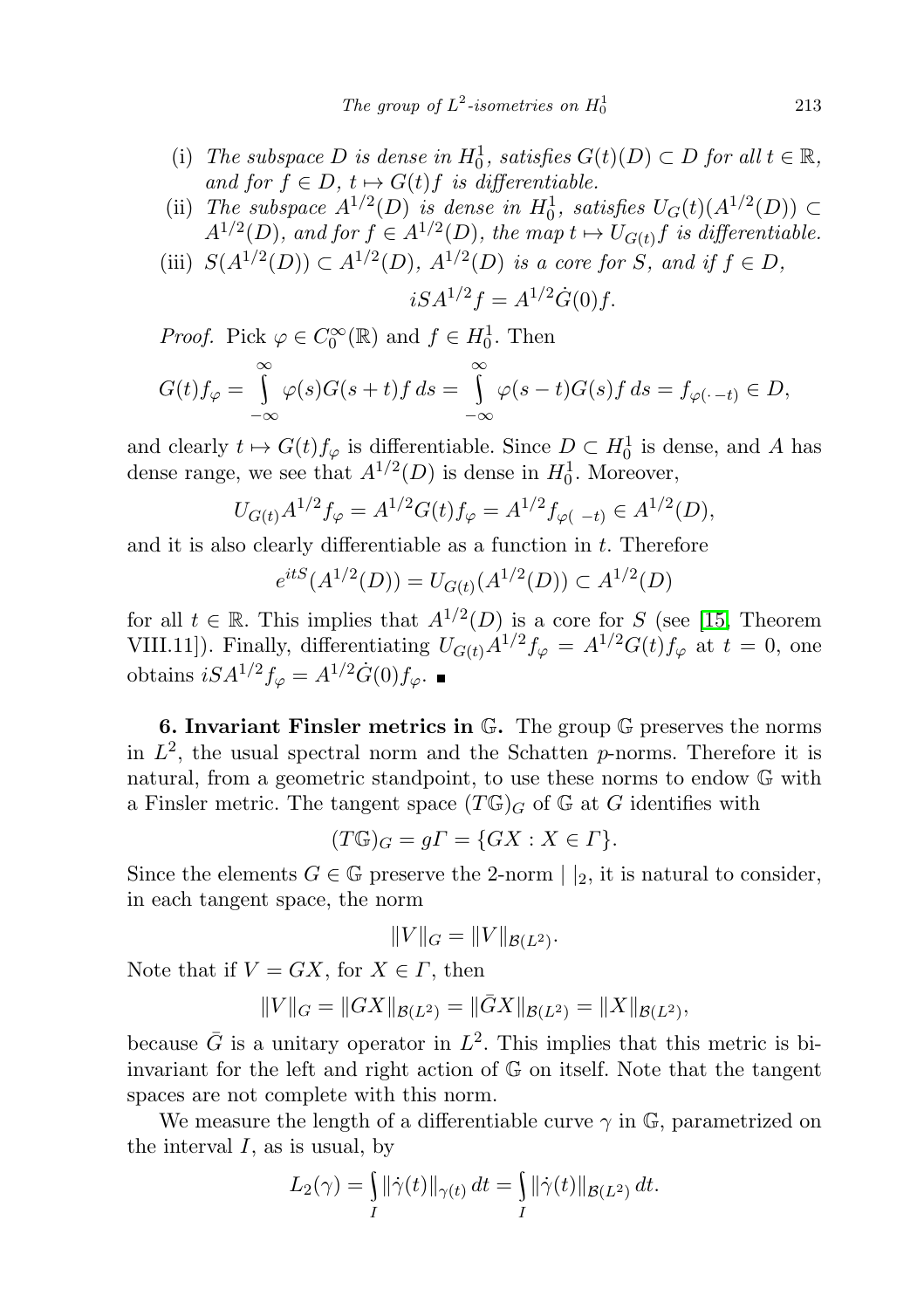The rectifiable distance  $d_2$  induced by the infimum of the  $L_2$ -lengths of the paths joining given endpoints is a continuous map when we give G the natural topology as an open subset of the bounded linear operators on  $H_0^1$ . However, the topology induced by this rectifiable distance on G is finer, thus what we have introduced is a weak Finsler metric on the manifold G.

<span id="page-21-0"></span>PROPOSITION 6.1. Suppose that  $G \in \mathbb{G}$  with  $||G - 1||_{\mathcal{B}(H^1)} \leq 1$ . Then there exists a curve  $\delta(t) = e^{tX}$  with  $X \in \Gamma$  such that  $\delta(1) = G$ , which has minimal length among all curves in  $G$  joining 1 and  $G$ , and in particular  $d_2(1, G) = ||X||_{\mathcal{B}(L^2)}.$ 

*Proof.* By Lemma [3.3,](#page-5-1) there exists  $X \in \Gamma$  such that  $e^X = G$ . Moreover,  $X = \log(G)$ , with log being the branch of the logarithm with singularities in the negative real axis. By the formula [\(4.1\)](#page-11-0),

$$
\sigma_{L^2}(\bar{G})\subset \sigma_{H^1_0}(G)\cup \overline{\sigma_{H^1_0}(G^{-1})}.
$$

Note that  $||G - 1|| \le 1$  implies that  $\sigma_{H_0^1}(G) \subset \{z \in \mathbb{C} : \text{Re}(z) \ge 0\}$ . Then, if  $\lambda \in \sigma_{H_0^1}(G^{-1}),$  we have  $\lambda = \mu^{-1}$  with  $\mu \in \sigma_{H_0^1}(G)$ , and thus  $\text{Re}(\lambda) \geq 0$ . It follows that

$$
\sigma_{L^2}(\bar{G}) \subset \{ z \in \mathbb{C} : \text{Re}(z) \ge 0 \} \cap \mathbb{T} = \{ e^{i\theta} : |\theta| \le \pi/2 \},\
$$

and therefore  $||X||_{\mathcal{B}(L^2)} \leq \pi/2$ . Note that  $L_2(\gamma)$  equals the length of the curve of unitaries in  $L^2$ , measured with the Finsler metric given by the usual operator norm on  $\mathcal{B}(L^2)$ . It is a known fact that one-parameter groups of unitaries  $e^{tX}$  have minimal length along their paths, for time t such that  $|t| \|X\|_{\mathcal{B}(L^2)} \leq \pi$  (see for instance [\[1\]](#page-23-0)). Therefore  $\delta(t)$  remains minimal for  $|t| \leq 2$ , which proves our assertion.

**6.1. The subgroups**  $\mathbb{G}_p$ . Let  $\mathcal{B}_p(H^1), 1 \leq p \leq \infty$ , be the Schatten ideal of operators on  $H_0^1$ . As usual,  $\mathcal{B}_{\infty}(H_0^1)$  stands for the compact operators on  $H_0^1$ . We introduce the following subgroups:

$$
\mathbb{G}_p := \mathbb{G} \cap (I - \mathcal{B}_p(H_0^1)).
$$

Clearly,  $\mathbb{G}_p \subset \mathbb{G}_{\infty}$  properly. Apparently, the Banach–Lie algebra  $\Gamma_p$  of  $\mathbb{G}_p$  is

$$
\Gamma_p = \Gamma \cap \mathcal{B}_p(H_0^1).
$$

For the subgroup  $\mathbb{G}_{\infty}$  there is a stronger result on the minimality of curves. First note that using Lemma [3.3,](#page-5-1) we find that any  $G \in \mathbb{G}_{\infty}$  is of the form  $G = e^X$  for some compact operator  $X \in \Gamma$ .

<span id="page-21-1"></span>PROPOSITION 6.2. An operator G belongs to  $\mathbb{G}_{\infty}$  if and only if there exists a compact operator  $X \in \Gamma$  such that  $e^X = G$ .

*Proof.* The sufficiency part is clear. Note that the spectrum  $\sigma_{H_0^1}(G)$  is finite, or a sequence in  $\mathbb T$  converging to 1. In particular one can always find a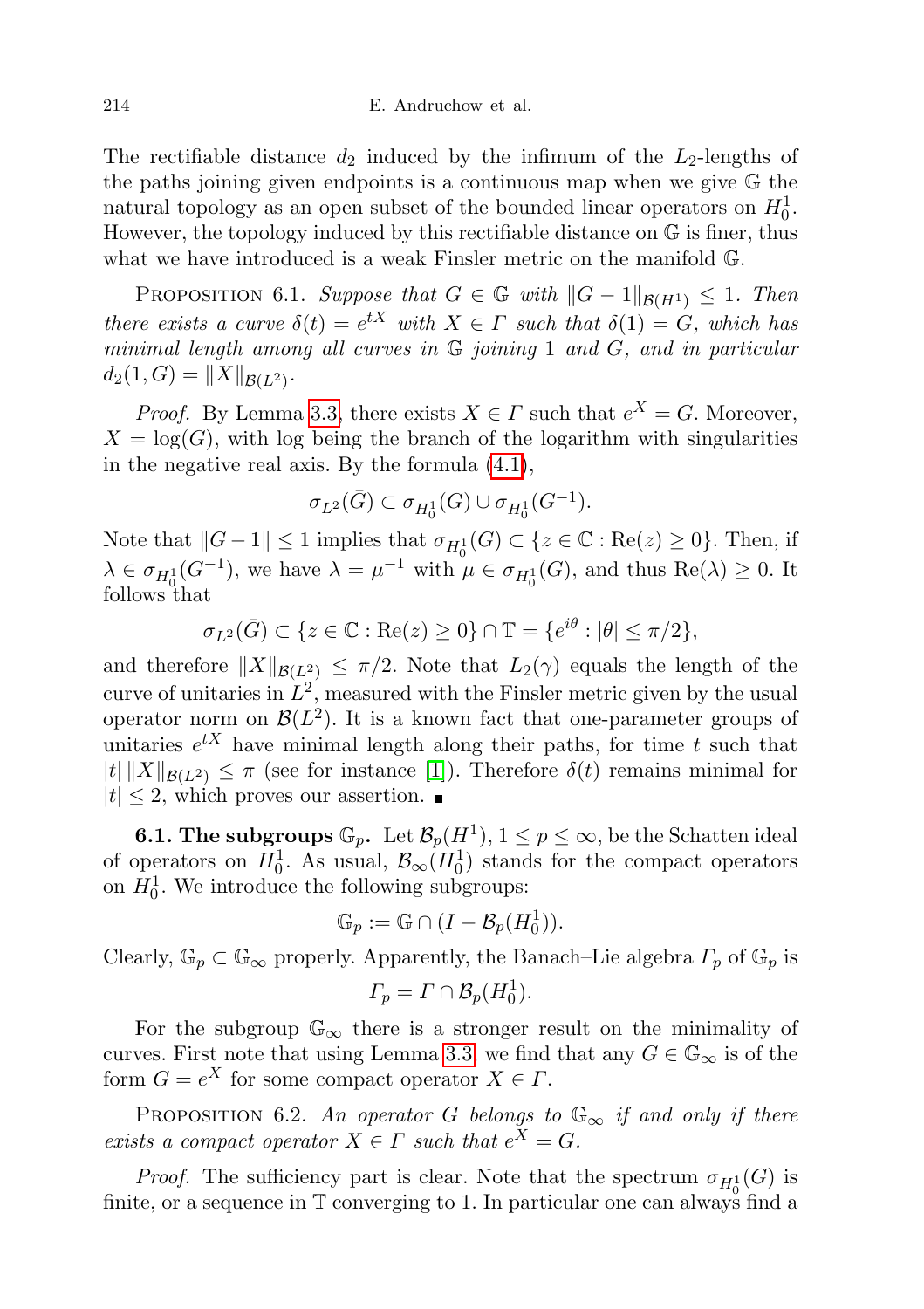half-line  $\mathcal L$  connecting 0 and infinity, which does not intersect  $\sigma_{H_0^1}(G)$ . Thus by Lemma [3.3,](#page-5-1) there exists  $X \in \Gamma$  such that  $e^X = G$ , namely

$$
X = \frac{1}{2\pi i} \int_{\alpha} \log(z) (G - z1)^{-1} dz,
$$

where  $\alpha$  is a simple closed curve which does not intersect  $\mathcal L$  and encompasses  $\sigma_{H_0^1}(G)$ . Note that since  $1 \in \sigma_{H_0^1}(G)$ , one can adjust the definition of log in a way such that  $0 \in \sigma_{H_0^1}(X)$  (trimming eigenvalues which are multiples of  $2\pi i$ ).

It remains to prove that X is compact. Note that  $G - z1$  belongs to the Banach algebra  $\mathbb{C}1 + \mathcal{B}_{\infty}(H_0^1)$ , the unitization of the algebra  $\mathcal{B}_{\infty}(H_0^1)$  of compact operators. Therefore (since  $log(z)(G - z1)^{-1}$  is a map continuous in z, defined on a neighborhood of  $\sigma_{H_0^1}(G)$ , it follows that  $X \in \mathbb{C}^1 + \mathcal{B}_{\infty}(H_0^1)$ , i.e.  $X = \lambda + K$ . Since X is non-invertible, it must be that  $\lambda = 0$ .

In particular, if  $G_1, G_2 \in \mathbb{G}_{\infty}$ , then there exists a compact operator  $X \in \Gamma$  such that  $G_2 = e^X G_1$ .

<span id="page-22-0"></span>THEOREM 6.3. Let  $G_1, G_2 \in \mathbb{G}_{\infty}$ . Then there exists a compact operator  $X \in \Gamma$  such that the curve  $\delta(t) = e^{tX} G_1$  satisfies  $\delta(1) = G_2$  and has minimal length among all curves joining the same endpoints in  $\mathbb{G}_{\infty}$  (and in  $\mathbb{G}$ ).

*Proof.* By the above proposition, there exists  $X \in \Gamma$ , which is compact and satisfies  $e^X G_1 = G_2$ . If  $||X||_{\mathcal{B}(L^2)} \leq \pi$ , the result follows by using the same argument as in Proposition [6.1,](#page-21-0) with the (unitary extension of the) curve  $\delta(t) = e^{tX} G_1$ . Suppose otherwise; then there exist finitely many eigenvalues  $\lambda$  of X such that  $|\lambda| > \pi$ . Pick one such  $\lambda$ . If P is the spectral projection in  $L^2$  associated to  $\lambda$ , then  $P(H_0^1) \subset H_0^1$ . Indeed, the eigenvectors of the extension of X to  $L^2$  belong to  $H_0^1$  (see Theorem [2.1\(](#page-2-1)iii)). Therefore,  $iP|_{H_0^1} \in \Gamma$ . There exists an integer m such that  $|\lambda - 2m\pi i| \leq \pi$ . Then  $X' = X - 2m\pi i P \in \Gamma$  is compact, and clearly satisfies  $e^{X'} = e^{X}$ . Replacing in this fashion all the eigenvalues (finite in number) which lie outside  $[-\pi, \pi]$ yields a compact operator  $X_0$  such that  $e^{X_0}G_1 = G_2$ .

<span id="page-22-1"></span>PROPOSITION 6.4. If  $G \in \mathbb{G}_p$ , then there exists  $X \in \Gamma_p$  such that  $||X|| \leq$  $\pi$  and  $e^X = G$ .

*Proof.* By Proposition [6.2,](#page-21-1) there exists a compact operator  $X \in \Gamma$  with  $||X|| \leq \pi$  such that  $e^X = G$ . It remains to prove that  $X \in \mathcal{B}_p(H_0^1)$ . The proof is similar to that case: consider now the Banach algebra  $\mathbb{C}1 + \mathcal{B}_p(H_0^1)$ , the unitization of  $\mathcal{B}_p(H_0^1)$ , which is a Banach algebra with the *p*-norm. Since  $log(z)(G-z1)^{-1}$  is continuous in the p-norm topology, it follows that X =  $\lambda 1 + K$ , with  $K \in \mathcal{B}_p(H_0^1)$ . Again, since  $0 \in \sigma_{H_0^1}(X)$ , we have  $\lambda = 0$ .

Since  $\Gamma_p \subset \mathcal{B}_p(H_0^1)$ , a natural metric to consider in  $\mathbb{G}_p$ , which takes account of the specific spectral properties of the elements in  $\mathbb{G}_p$ , should be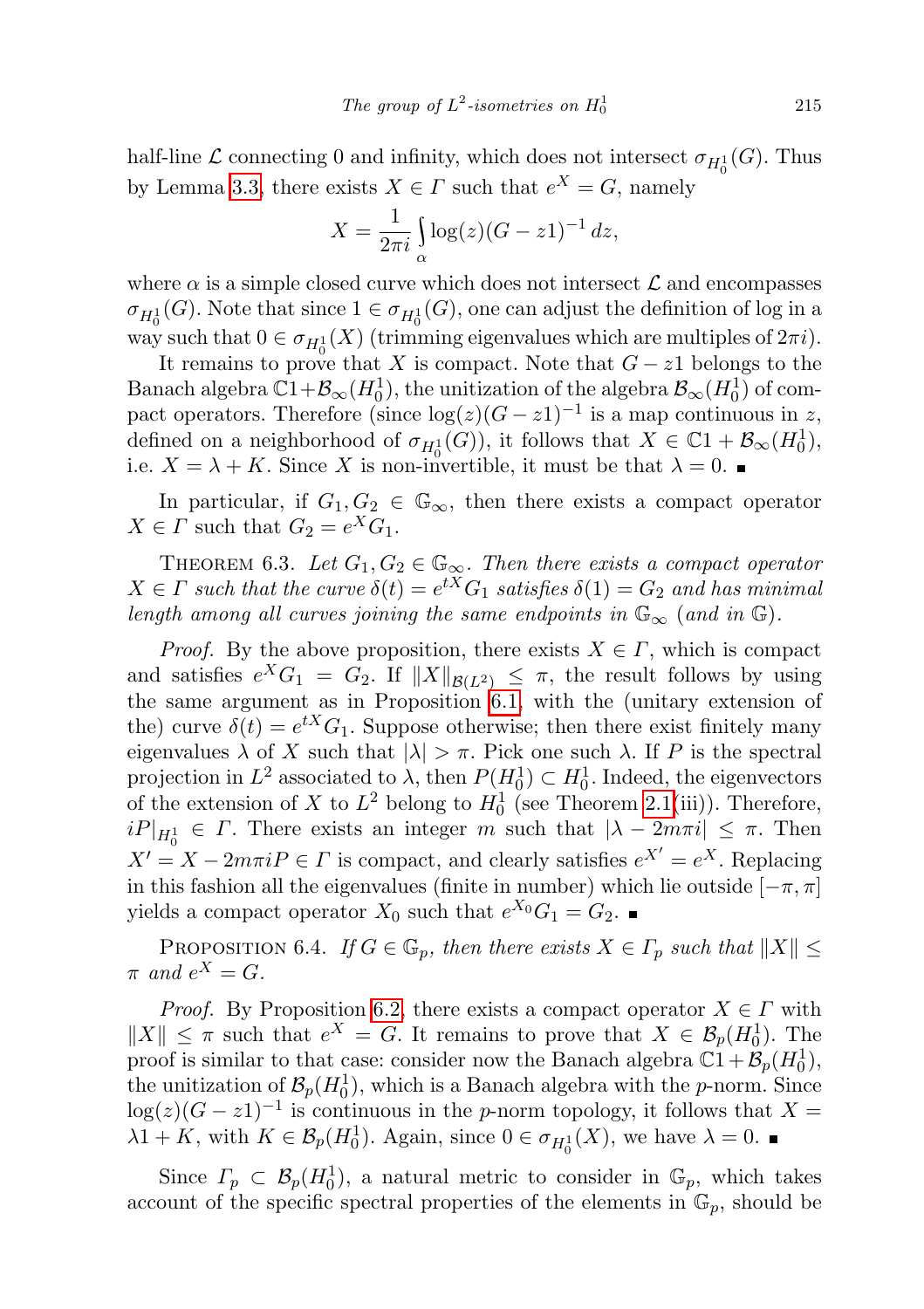related to the p-norm. On the other hand, as remarked at the beginning of this section, we want the metric to be invariant under the action of the group. By Theorem [2.1,](#page-2-1) the operators  $X \in \Gamma_p$ , when extended to  $L^2$ , are compact and antihermitian. Moreover, the eigenvalues and multiplicities of the extension remain the same as for  $X$ . By a classical inequality of Lalesco [\[12\]](#page-24-15) (see also [\[17\]](#page-24-16)), the *p*-norm of the sequence of eigenvalues of X is bounded by the p-norm of the sequence of singular values of  $X$ . The former equals the p-norm of the extension of X to  $L^2$  (because X is antihermitian there), the latter is the *p*-norm of X in  $H_0^1$ . Thus,

(6.1) 
$$
||X||_{p,\mathcal{B}(L^2)} \le ||X||_p.
$$

We define the following metric in  $\mathbb{G}_p$ : if  $X \in (T\mathbb{G}_p)_G$ , then

<span id="page-23-3"></span>
$$
||X||_{p,G} = ||X||_{p,\mathcal{B}(L^2)}.
$$

THEOREM 6.5. Let  $G_1, G_2 \in \mathbb{G}_p$ . Then there exists  $X \in \Gamma_p$  such that the curve  $\delta(t) = e^{tX} G_1$  in  $\mathbb{G}_p$  satisfies  $\delta(1) = G_2$  and has minimal length for the above defined metric among all smooth curves joining the same endpoints in  $\mathbb{G}_p$ .

*Proof.* By Proposition [6.4,](#page-22-1) there exists  $X \in \Gamma_p$  with  $||X||_{\mathcal{B}(L^2)} \leq \pi$  such that  $G_2 = e^X G_1$ . The result now follows just as for  $\mathbb{G}_{\infty}$ , using the fact that in the classical unitary groups

$$
U_p(L^2) = \{ G \in U(L^2) : G - 1 \in \mathcal{B}_p(L^2) \},
$$

curves of the form  $e^{tX}$ , where X is antihermitian, have minimal length for the p-norm for  $|t| \leq 1$  provided that  $||X||_{\mathcal{B}(L^2)} \leq \pi$  (see [\[2\]](#page-23-1) for  $p \geq 2$  or [\[3\]](#page-23-2) for the general case).  $\blacksquare$ 

REMARK 6.6. Using Lalesco's inequality, one may prove the inequality in [\(6.1\)](#page-23-3) for any symmetric norm in the sense of [\[17\]](#page-24-16). Moreover, our last result on minimality of curves can be carried out in the general setting of symmetrically normed ideals.

Acknowledgements. This research was partly supported by CON-ICET (PIP 0757) and ANPCyT (PICT 2478).

## References

- <span id="page-23-0"></span>[\[1\]](http://dx.doi.org/10.4064/sm196-2-4) E. Andruchow and G. Larotonda, The rectifiable distance in the unitary Fredholm group, Studia Math. 196 (2010), 151–178.
- <span id="page-23-1"></span>[2] E. Andruchow, G. Larotonda and L. Recht, Finsler geometry and actions of the p-Schatten unitary groups, Trans. Amer. Math. Soc. 362 (2010), 319–344.
- <span id="page-23-2"></span>[3] J. Antezana, G. Larotonda and A. Varela, Optimal paths for symmetric actions in the unitary group, [arXiv:1107.2439,](http://arxiv.org/abs/1107.2439) 2011.